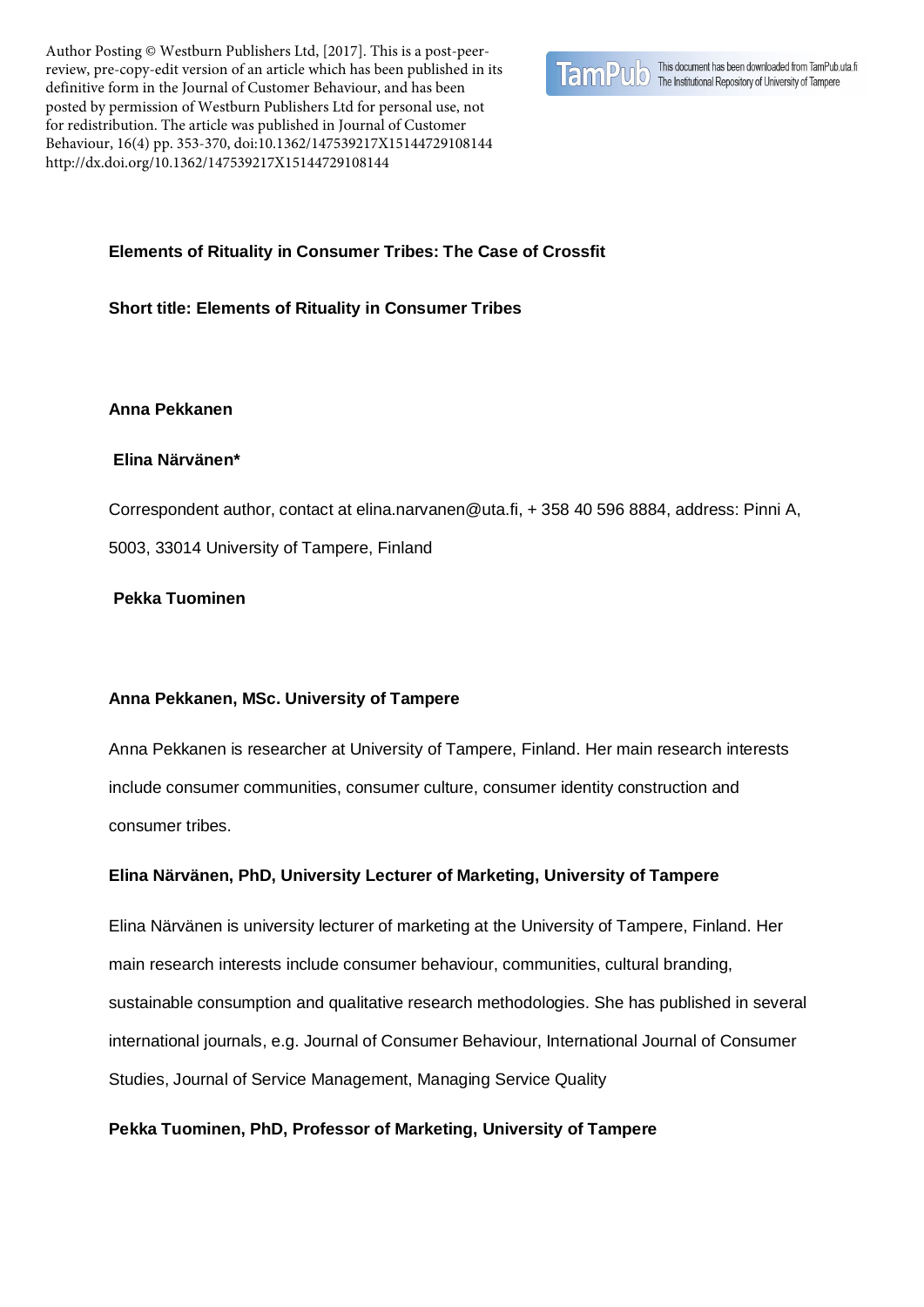Pekka Tuominen is professor of marketing at University of Tampere, Finland. His main research interests include strategic brand management, consumer behaviour and service marketing. He has attended several international conferences and published in international journals, e.g., Corporate Communications: An International Journal, Electronic Journal of Business Ethics and Organization Studies, Journal of Business & Industrial Marketing, Journal of Communication Management, Journal of Fashion Marketing and Management, Journal of Services Marketing, Managing Service Quality and Scandinavian Journal of Management.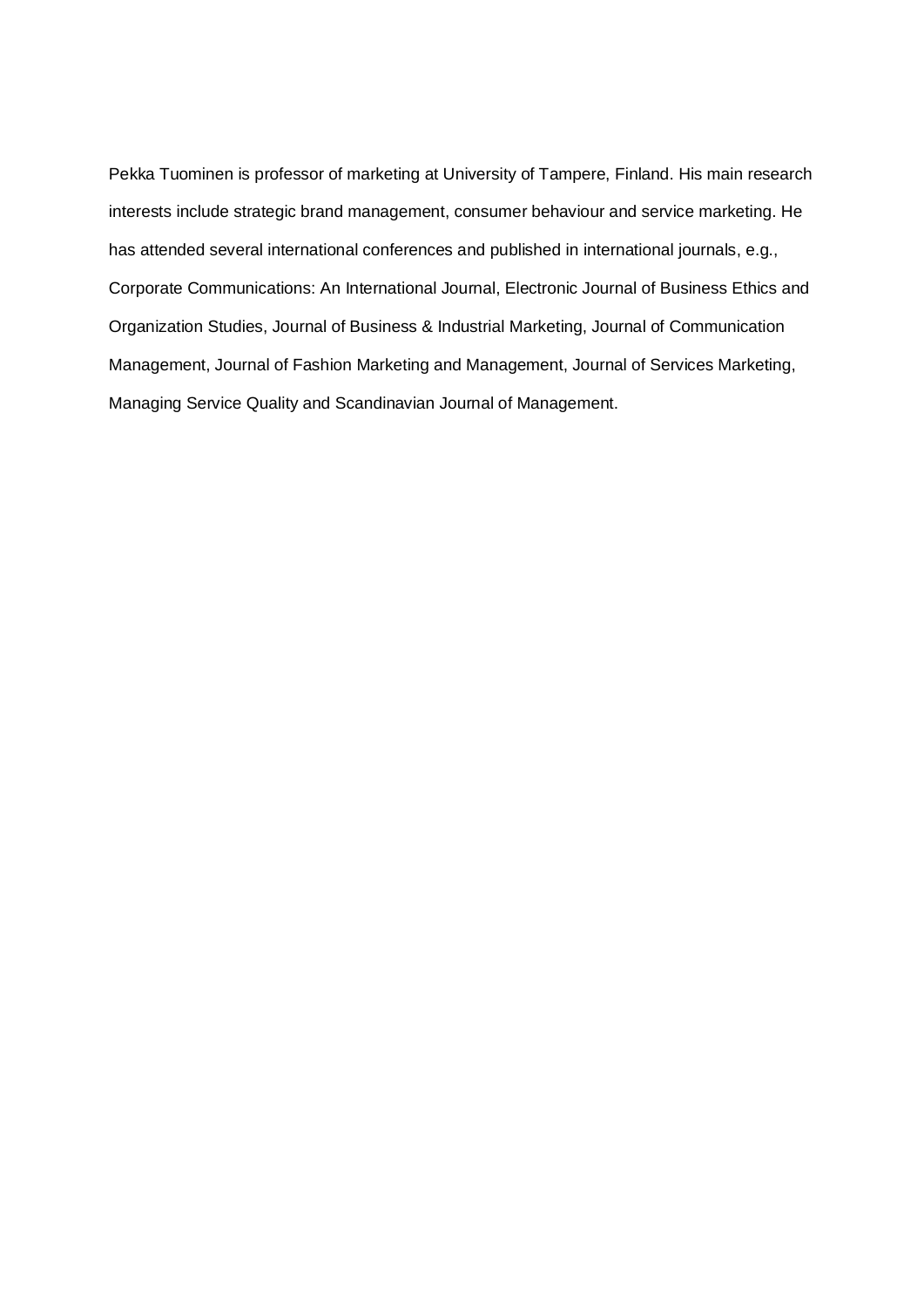### **Elements of Rituality in Consumer Tribes: The Case of CrossFit**

## **ABSTRACT**

This study analyses the elements of rituality in consumer tribes. Data are drawn from a qualitative study on the Reebok CrossFit 33100 fitness community. According to previous research, rituality is a primary contributor to the existence, creation and recreation of consumer tribes. However, further research is needed on how rituality is constructed in consumption tribes. This study identifies three elements, namely linguistic, physical and emotional, that hold the tribe together and give form to its shared myth of transformation. By conducting a cultural analysis of focus group interviews and online data, we identified a key ritual, the 'workout of the day' (WOD), which we analysed for elements of rituality. According to our findings, participating in this ritual creates a shared myth of transformation for tribe members that permeates the entire tribal experience. This article contributes to literature on consumer tribes by deepening knowledge on how rituality is constructed, especially the emotional and embodied nature of the tribal experience. By identifying the shared myth that is created through rituality, companies can better understand and co-operate with consumer tribes.

Keywords: rituality, consumer tribes, emotion, linguistic, physical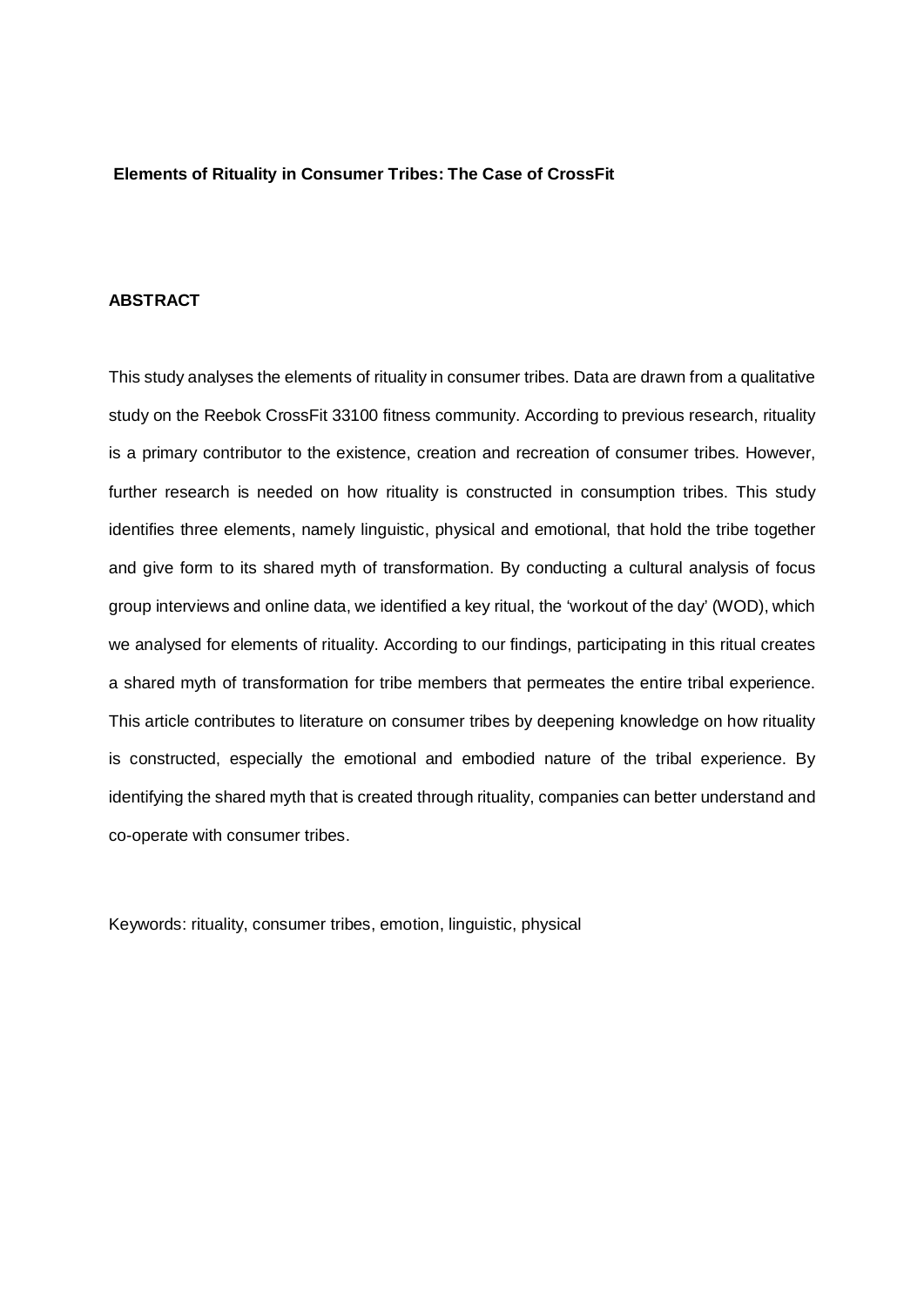#### **Elements of Rituality in Consumer Tribes: The Case of CrossFit**

#### **INTRODUCTION**

Academics agree that communal consumption is taking ever-increasing forms within the marketplace (Goulding, Shankar, & Canniford, 2013; Hamilton & Hewer, 2010; Närvänen, Gummesson, & Kuusela, 2014; Thomas, Price, & Schau, 2013). The creation and attraction of such communities, called 'consumer tribes', are accelerated by mass media and no longer require the presence of commercial entities (Cova & Dalli, 2009, p. 485). The only connection between tribal members might be a shared feeling or emotional experience (Cova, 1997). According to Cova et al. (2007), tribes have a significant effect on conventional marketing dynamics. They transform a commercial monologue into a dialogue and curb consumer resistance with their playfulness and ephemerality. Cova, Kozinets and Shankar (2007) claim that, by making consumption a game with transparent rules, the creation of consumer tribes can avoid the duality of a consumer either giving in to the market or resisting it. Nevertheless, it can be argued that few companies offer comprehensive solutions to support tribes' consumption experience (Goulding et al., 2013). Ignoring communities of feeling can be a mistake, as the values, policies and feelings shared among the tribe can eventually become mainstream, offering new ways for companies to participate and engage with their customers (Goulding, Shankar, & Elliott, 2002).

Existing tribal studies focus on analysing the building blocks of consumption tribes and understanding their formation (Goulding et al., 2002; Goulding et al., 2013; Harwood & Garry 2009). An element of this tribal formation is rituality, as identified by Cova (1997), who built on Maffesoli's (1996) ideas of postmodern tribes. Rituality, characterized by repeated and coordinated activities that are meaningful for tribe members, is argued to be a driving force of the emotional experience within a consumption tribe (Goulding & Shankar, 2011). Therefore, it is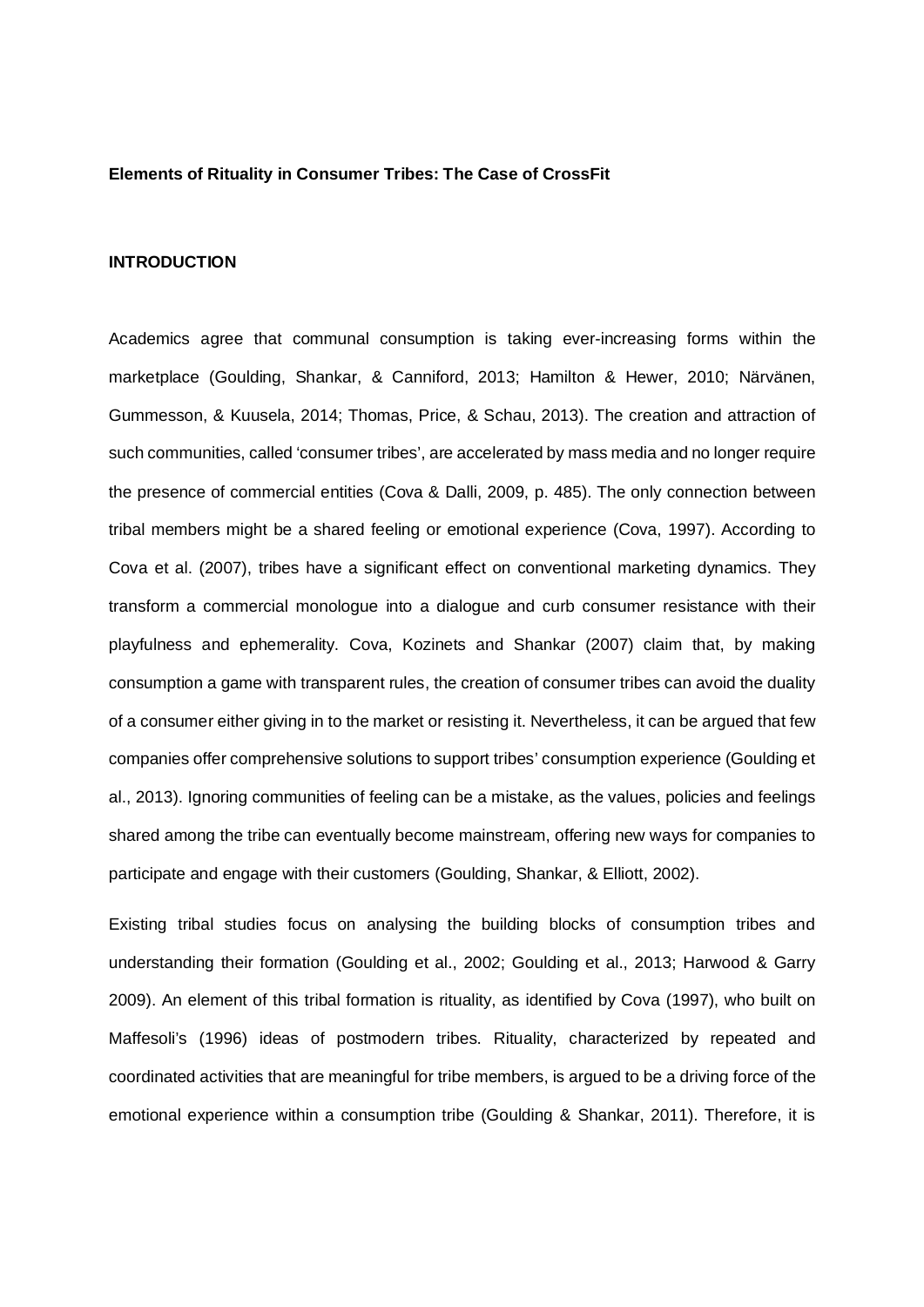central to the survival of the tribe and, indeed, the whole tribe is likely to fall apart if the rituals holding it together are not sustained (Cova & Cova, 2002).

Consumption rituals have been widely studied within interpretive consumer research (Gainer, 1995; McCracken, 1986; Otnes & Lowrey, 2004; Rook, 1985; Wallendorf & Arnould, 1991). Yet, the literature on consumer tribes has not fully concentrated on rituals and especially the elements that construct rituality in a consumer tribe (for an exception, see Goulding & Shankar, 2011). This study aims to analyse in particular the linguistic, physical and emotional elements of rituality in a consumer tribe. By focusing on Reebok CrossFit 33100, a tribe that engages in extremely physical and sometimes even painful activity, we intend to provide new understanding about how and why tribes are brought into temporary existence and held together. The case tribe consists of amateur athletes united by their shared interest in functional training and communal spirit. The case context represents a contemporary phenomenon of 'branded fitness' (Powers & Greenwell, 2016) where participants invest a considerable amount of time, as well as financial and social resources, in exercise and membership. As the focus is on physical activity, this context allows us to explore the embodied and emotional nature of tribal rituals in more detail.

This article begins by reviewing the literature on tribes and their characteristics, as well as on rituals and rituality. Next, we describe the study's methodology. In the empirical section, we identify interconnected linguistic, physical and emotional elements of rituality in the Reebok CrossFit 33100 tribe. Finally, we draw the analysis together by presenting the shared myth of transformation that permeates the entire tribal experience. We conclude by reflecting on our findings and future research directions.

### **THEORETICAL BACKGROUND**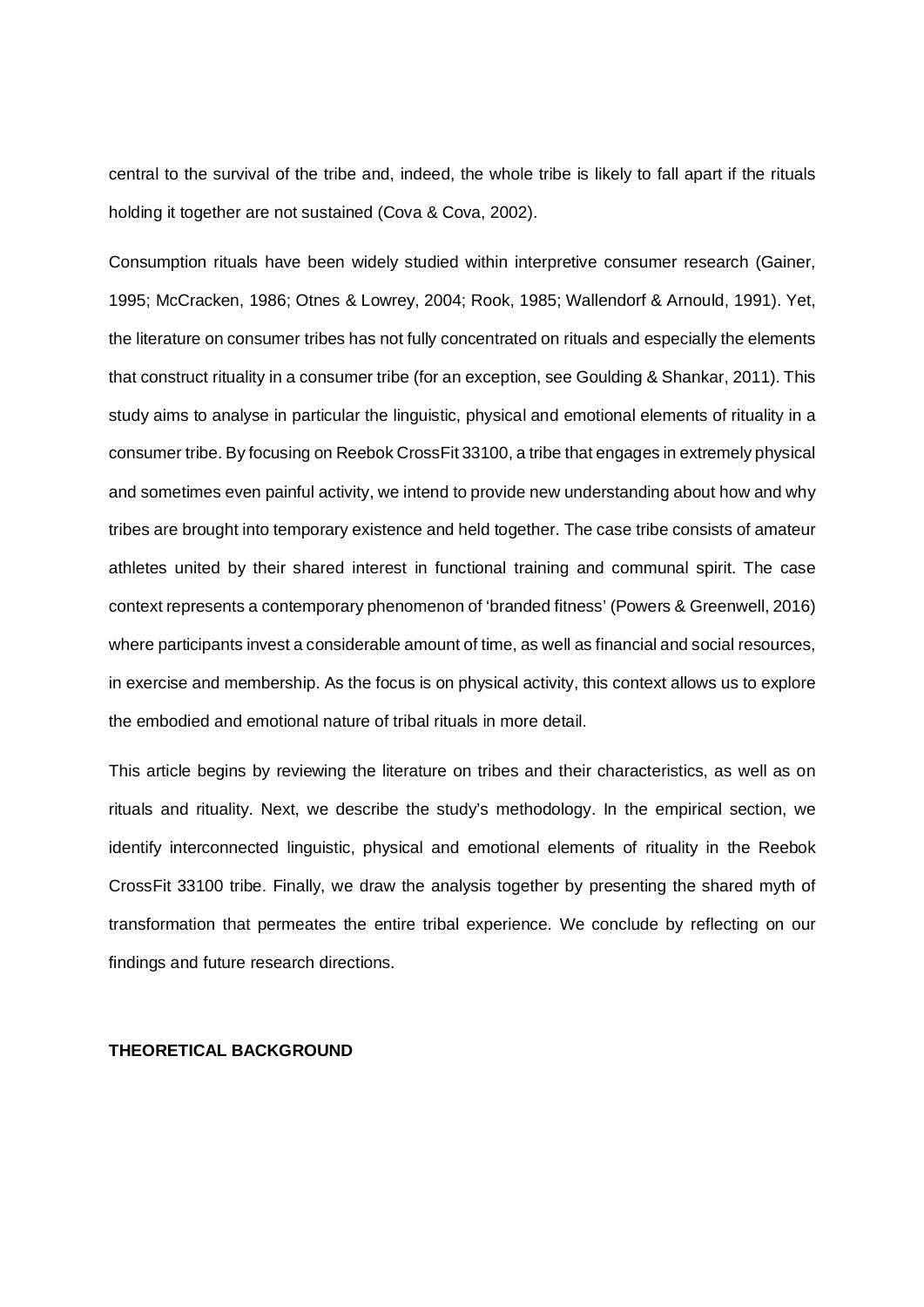Leaning on postmodern sociology, especially the work of Michel Maffesoli (1996), Cova (1997) introduced the concept of 'consumption tribe', which has since become a key concept of marketplace cultures studies (Arnould & Thompson, 2005; Cova et al., 2007; Goulding et al., 2013). Maffesoli perceived postmodern society as consisting of various neo-tribes that have largely replaced modern community structures and address people's need to connect with each other in new ways. Traditional communities, such as churches and neighbourhoods, have lost significance as locales of symbolic connection, and tribes provide the basis for a new type of community (Cooper, McLoughling, & Keating, 2005; Rosenbaum, 2013). Tribes contain elements of romantic notions of premodern tribes, which add a certain nostalgia and provide an escape from individualism (Cova et al., 2007). The central characteristics of consumption tribes are their temporary and shifting nature, multiplicity, shared emotional connections, playfulness, entrepreneurialism and symbols and rituals (Cova & Cova, 2002; Cova & Pace, 2006; Cova et al., 2007; Goulding et al., 2013; Greenacre, Freeman & Donald, 2013).

 The literature has investigated different aspects of consumption tribes, ranging from individuals' identity construction in the social context of the tribe (Bennett, 1999; Goulding et al., 2002; Goulding et al., 2013; Ryan, McLoughling, & Keating, 2006), to the sites and practices of tribes (Goulding et al., 2002; Hamilton & Hewer, 2010; Harwood & Garry, 2009; Moutinho, Dionisio, & Leal, 2007), to the sociological and societal implications of tribalization (Cova & Cova, 2002; Cova et al., 2007; Greenacre et al., 2013). In their study of clubbing, Goulding and Shankar (2011) focused on rituality and suggested that it contained components of 'mythology, formulism, sacredness, communitas and transformation'. This study builds on their work by looking in particular at the embodied and emotional elements of rituality.

Rituals and traditions have been identified as the central means through which any consumption community creates and shares meanings within and outside it (Muñiz & O'Guinn, 2001; Schouten & McAlexander, 1995; Sherry & Kozinets, 2007; Rosenbaum, 2013). Specifically, it has been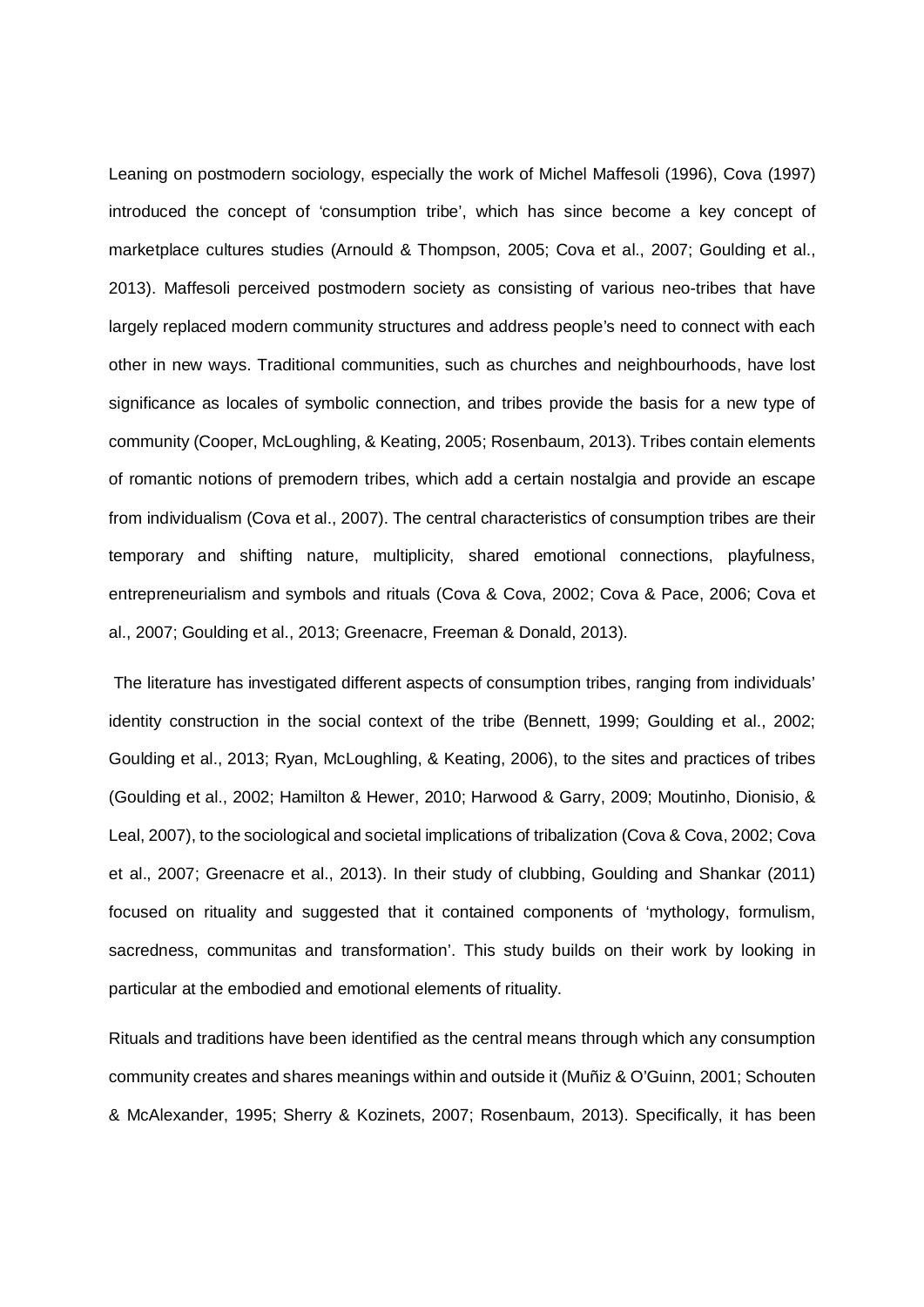argued that shared rituals creating emotional experiences are important for consumption tribes (Cova, 1997; Maffesoli, 1996). According to Rook (1985, p. 252), rituals are a symbolic act of representation that is habituated, logical and repetitive. In addition, rituals are scripted patterns of action characterized by formality, seriousness and intensity. For instance, there are family traditions that take advantage of nostalgia and myths (Belk & Costa, 1998, p. 219). Through rituals, affiliation and relational bonds are manifested in different contexts, including national holidays and family celebrations (Boyd Thomas & Peters, 2011; Fischer & Arnold, 1990; Gainer, 1995; Otnes & Lowrey, 2004; Wallendorf & Arnould, 1991).

It has been argued that rituals form an important part of tribal activities (Cova & Cova, 2002, p. 609; Goulding & Shankar, 2011). From previous research, we know that tribal rituals include artefacts such as objects, dress and costumes, as well as ritualistic locations, language and persons who are important for the tribe (Cova & Cova, 2002, p. 608). The ritualistic experience is filled with fantasy and sacredness for individual members (Rook, 1985; Sherry & Kozinets, 2007). Even though rituals might not seem significant to outsiders, they have great importance for the tribe by sanctifying an event (Muñiz & O'Guinn, 2001, p. 422). The sacredness of a consumption experience, such as driving a Harley Davidson motorcycle (Schouten & McAlexander, 1995) or skydiving (Celsi, Rose, & Leigh, 1994), is maintained by incorporating elaborate rituals. These can include, for instance, maintaining and cleaning equipment, building shrines, collecting memorabilia and, perhaps most importantly, sharing the consumption experience with others. It is well established in the literature that participation in these rituals is part of member socialization and the development of personal and collective identity (e.g. Rosenbaum, 2013). Furthermore, rituals are connected with spirituality, as Sherry and Kozinets (2007, p. 124) presented in their study of the Burning Man festival where, through various rituals of radical self-expression, gift giving, bonding and performance, 'pilgrims are expected to participate actively in the construction of community that … will facilitate the emergence of a transformed and renewed self'.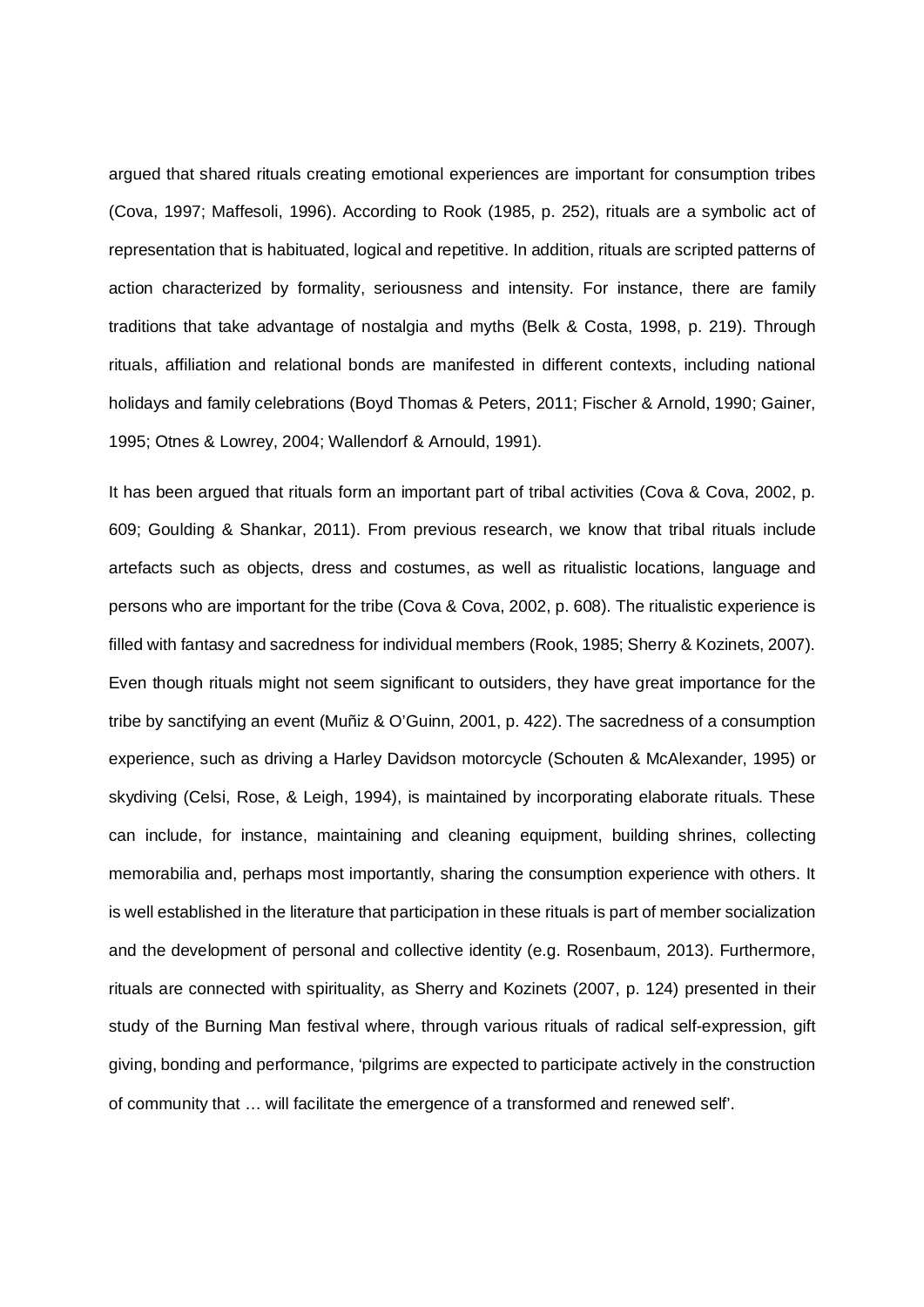Through rituals, a certain sense of democratic participation in the tribe is achieved, which in anthropology is called 'communitas' (Turner, 1969; Schouten & McAlexander, 1995). For instance, off-road Jeep enthusiasts generate solidarity and a sense of community by taking part in interaction ritual chains, which also 'solidified the symbolic goods used in their adventures as strong markers of group membership' (Rosenbaum, 2013, p. 649). In this sense, rituals ensure that members are able to transcend their everyday lives and enter a sacred tribal space (Belk, Wallendorf, & Sherry, 1989).

Although studies on consumer tribes have identified various kinds of rituals, they have not fully focused on the construction of rituality in consumer tribes. Furthermore, the focus has been more on analysing the symbolic features and effects of tribal rituals rather than their embodied and sensorial enactment through the consumer's body (cf. Valtonen & Närvänen, 2015). In the context of branded fitness such as CrossFit, the consumer's body and bodily movements are a major part of the tribal ritual, as well as the customer experience of the brand. The brand is thus manifested in what the body *does* rather than how it appears (Powers and Greenwell, 2015).

We argue that the linguistic, emotional and physical elements of rituality can be highlighted by studying a tribe that engages in extremely physical and sometimes even painful activities. We also follow O'Reilly (2012), who suggests that the emotional aspects of tribal experience have not been fully taken into account in consumer research. In their research, Hewer and Hamilton (2010) studied salsa dancing, which is also a very embodied and emotional experience. We intend to complement their study through our analysis of CrossFit, which constitutes another embodied experience, yet one that has very different emotions and activities.

# **METHODOLOGY**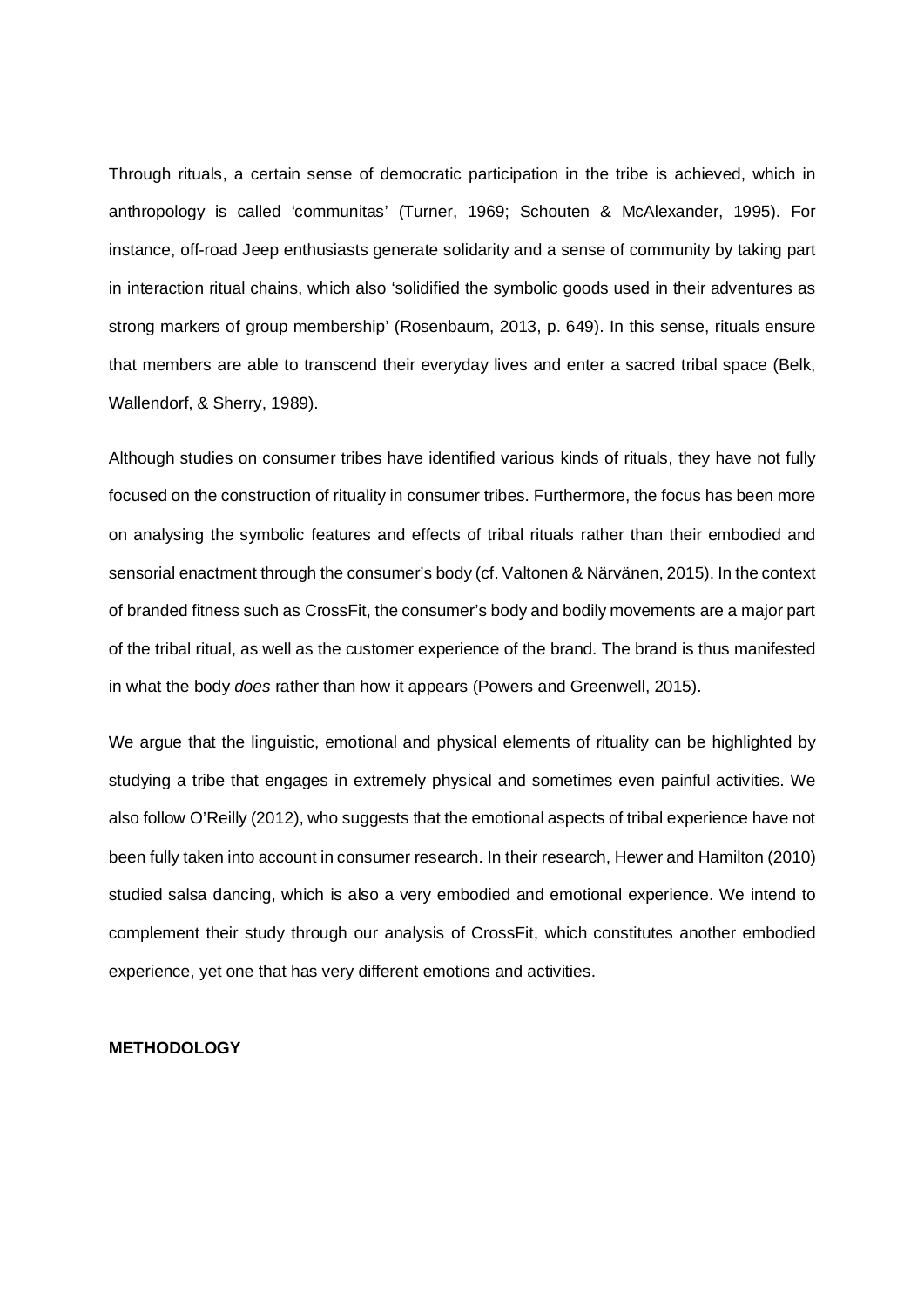The dynamics of a consumer tribe can be seen as too fragile to be subjected to traditional market analysis (Cova & Cova, 2002, p. 604). Following other researchers who have studied tribes, we believe that tribes should be understood using a cultural framework to identify the various shades of this subtle phenomenon. In cultural consumer research, the data are conceptualized as cultural texts comprising naturally occurring talk and visual materials. This empirical analysis is based on an interpretation of texts (Moisander & Valtonen, 2006). In our study, we generated cultural data through observations and focus groups.

The generated data are centred on a tribe of amateur athletes, Reebok CrossFit 33100, who share a common passion for CrossFit. CrossFit is the registered trademark and fitness form developed by Greg Glassman (Powers & Greenwell, 2016). Its core purpose is to improve an individual's overall fitness and performance through versatile practices. In recent years, CrossFit has grown to become an international phenomenon. The number of CrossFit centres around the world has skyrocketed, and affiliate gyms, Reebok CrossFit 33100 included, aim to differentiate themselves from traditional gyms by offering a genuine community experience and an alternative means of physical training.

For the first step in the data generation process, we conducted two focus group interviews with a total of six tribe members. Focus group interviews can be used as a tool to generate cultural talk, particularly if one is analysing cultural practices and forms of social interactions (Moisander & Valtonen, 2006). Therefore, the social impacts of group discussions and the complexity of the method were acknowledged. The purpose of the focus group interviews was to encourage participants to express their priorities on relevant aspects of the CrossFit tribe and to gain an understanding of their inner worlds. To deepen the data generated, we also conducted participant observations. The first author herself participated in an invited CrossFit workout at the gym.

Further, we wanted to gain a deeper understanding of the phenomenon through naturally occurring textual materials. Community members produce various types of textual materials and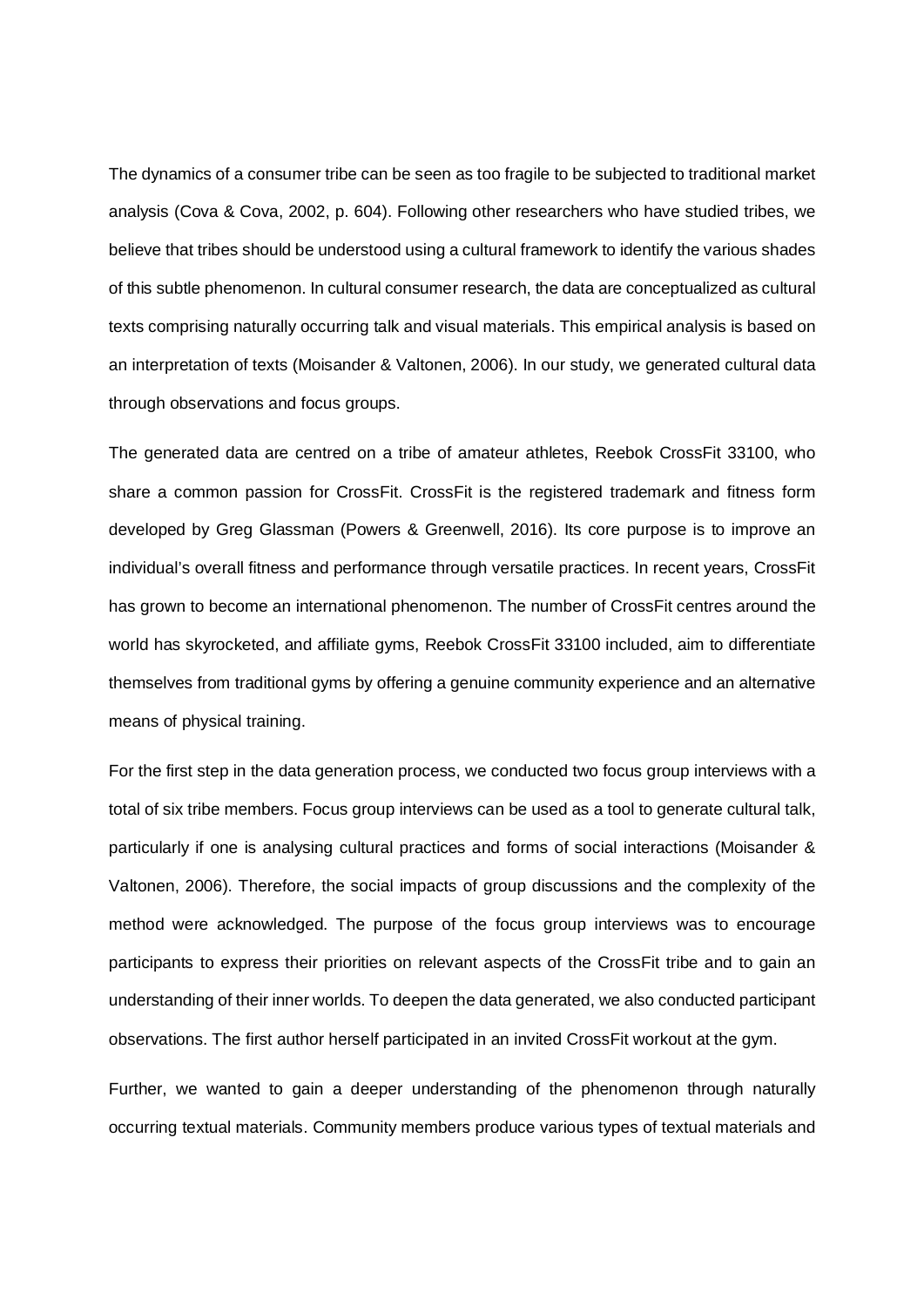their culture is documented in forms that can be easily accessed and analysed. Media is part of this process. Therefore, in our research, we identified naturally occurring cultural texts on the Internet and social media platforms. We observed the tribe's communications on Facebook and existing sources of data on CrossFit's official website (crossfit.com). Additionally, we broadened our perspective by reading online critiques of CrossFit. All material extracted from the Internet was publicly available and permission for observation was obtained from the company's Facebook's site administrators. Online observation was conducted for a period of four months (January–April, 2014). As Kozinets (2010, p. 64) noted, online communication is essential to gain an understanding of tribal experiences.

Firat and Venkatesh (1995, p. 244) described how, in social reality, all types of information are produced through language and its discourses. Thus, we were interested in how people as individuals or group members interpret the elements around them. We adapted elements from discursive analysis that treats language as a constructor of social action (Sitz, 2008, p. 178) to identify interrelations of cultural practices within the language (Moisander & Valtonen, 2006, p. 51). We acknowledge the constraints of textual forms of language. With physical exercise, such as CrossFit, language is used to describe a physical experience. As Hewer and Hamilton stated (2010, p. 117), physical movement escapes analysis and thus can only be subjected to analysis through the interpretation of texts. However, we feel that we were able to capture the essence of the phenomenon by using multiple forms of data generation, including interviews and the participant observation conducted by the first author.

### **FINDINGS**

*Linguistic elements of rituality in the Reebok CrossFit 33100 tribe*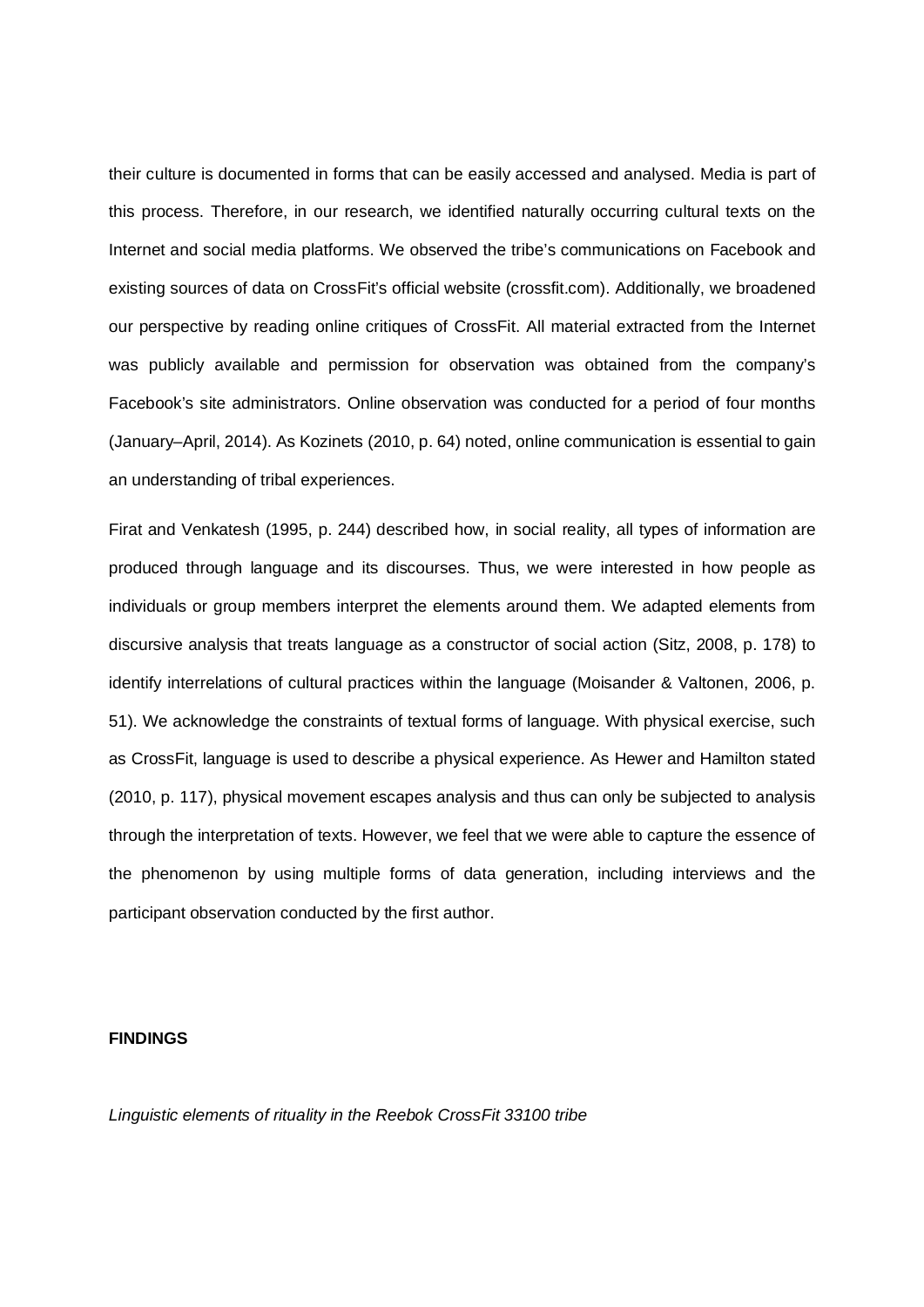Our journey towards identifying the essence of Reebok CrossFit 33100 tribe began with an exploration of its key ritual, 'workout of the day' (WOD). This is a rigorous script describing a set of physical activities combined in a way that the tribe feels is unique to CrossFit. Enacting the WOD is the formulistic characteristic of tribal rituality (Goulding & Shankar 2011); the procedure has phases of initiation, anticipation and preparation, and it relies on members coordinating and cooperating to move their bodies together. The description of WOD is shared daily on the official CrossFit website, and it is replete with coded tribal vocabulary. Language is a way of transferring and producing meanings within a tribe, and the use of ritual language helps construct the tribe. Wenger (2000, p. 229) found that language contains not only words but also resources. Language plays an important role in a tribe's defining of boundaries in relation to outsiders. Ritual scripts consist of verbal language but offer access to physical activities (cf. Rook, 1985). However, they are only accessible to those who master the language. Schau, Muniz and Arnould (2009, p. 38) described language as a set of codes that is difficult for an outsider to comprehend. Tribal language offers an endless source of jargon and ways of using the language, separating tribe members from outsiders. Using a tribal language correctly means exhibiting important knowledge and social status within a tribe (Schau et al. 2009; Närvänen, Kartastenpää, & Kuusela, 2013).

Through the description of the WOD, the tribe is able to execute the physical activities presented in the script. The duration of the WOD varies from 30 to 60 minutes, thus varying the intensity and experienced efficiency of the workout. The mixture of workout methods in WOD is considered unique: it combines weightlifting, athletics and gymnastics to increase individuals' physical strength in the most efficient way possible.

Generally, the WOD is present in every CrossFit33100 tribal situation. It is the core event around which the tribe congregates. Even if the tribe gathers around a theme other than everyday workouts (such as holidays or summer season opening), it will always include a WOD suitable for the moment.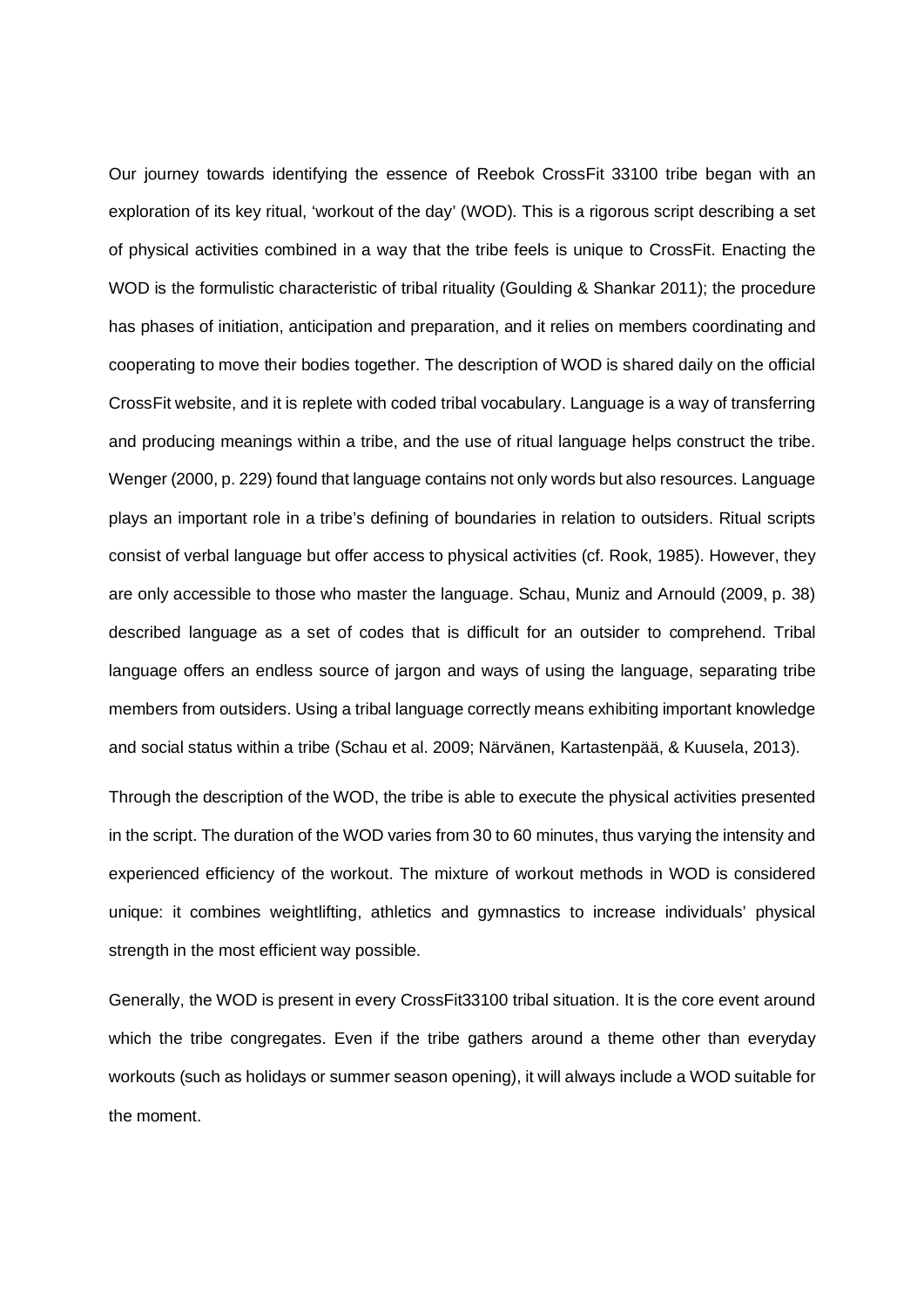*For New Year Eve celebrations there was this new thing…. We had a WOD starting at 11 p.m. and ending at midnight…. And then you were like 'Happy New Year!' (B1)*

The tribe finds significance and a standard of perfection in the experienced naturalness and simplicity of CrossFit and WOD. Previous research has identified mythology as one component of tribal rituals (Goulding & Shankar, 2011). Myths in Reebok CrossFit 33100 tribe are related to romantic traditions. As Thompson (2004, p. 164) described it, romantic traditions are related to mankind's longing for unspoiled nature. Myths carrying ritualistic meanings communicate sacredness to a tribe (Belk et al., 1989, p. 7) and maintain it by intertwining them with the tribe's shared feeling (Muñiz & Schau, 2005, p. 745). Myths can also transform things that might otherwise be profane, such as physical training. In the case of CrossFit, some tribe members refer to the Ancient Greeks and the original Olympic games and make these notions a physical reality as they become part of WODs.

Some stories drawing on romantic traditions become more significant than others. Stories posted on the CrossFit website, such as 'World-Class Fitness in 100 Words', which is a short description of CrossFit, contain subtle implications and models of romantic values, and they even possess evangelistic characteristics, which then circulate among tribe members, becoming part of their language and manifesting in the physical universe. As the example above shows, crossfit.com is the main source of information related to CrossFit and builds mythical stories around the tribe (see also Powers & Greenwell, 2016). Some key people, such as trainers, then channel these stories towards the tribe, where they circulate and fortify the collective feeling and, again, manifest in physical performance. The stories strengthen the collective values and beliefs and sometimes contain religious elements, such as sacrifice or heroism (Muniz & Schau, 2005, p. 745).

As mentioned by Muniz and Schau (2005, p. 745), empowering, heroic stories are part of the mythology that serves tribal intentions and ideological interests (Thompson, 2004, p. 163). In CrossFit, heroic stories often contain tales of struggles in life outside the tribe and, thus, can serve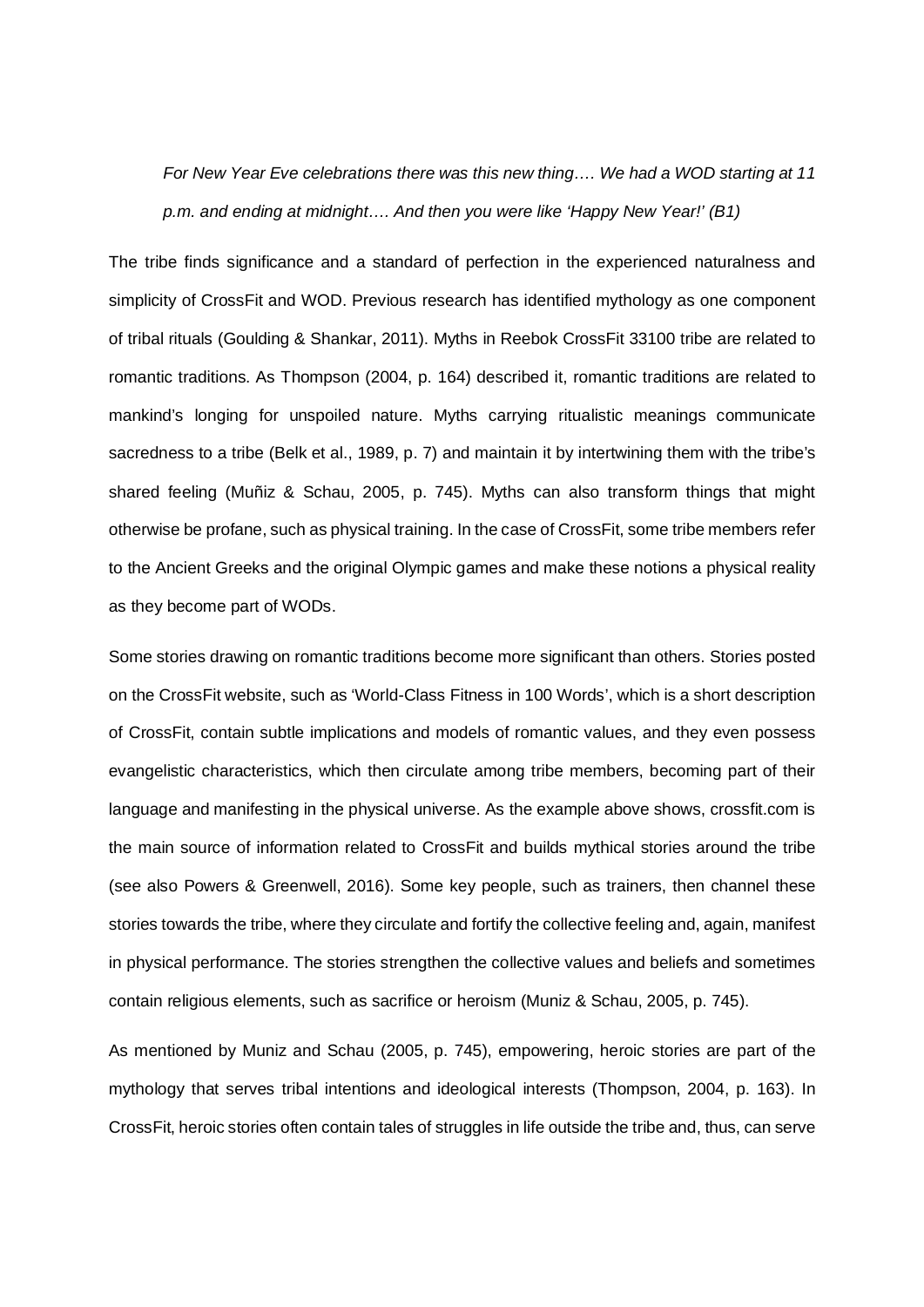to strengthen tribal members' commitment. When tribe members hear such stories, their personal commitment to the tribe and the meanings produced by the tribal experience are reinforced.

*I've been thinking a lot about whether if it's really impossible to combine…. It feels so wretched to give up your passion for work or children, and here you see people with families who have different systems to work it through and so on, and I hope I could do the same. Like not to give up things that matter to me because money would be more important or… something like that. (A1)*

Heroic stories increase the sacredness of the experience and help tribe members resist social stigmas (Kozinets, 2001, p. 78). Once the experience is considered sacred, it is unlikely that the tribe members will choose an alternative experience.

In addition to myths and heroic struggles, competition is also a strong part of the tribal experience in the Reebok CrossFit 33100 tribe. It is embedded in the linguistic codes of their talk. Tribe members use certain vocabulary to identify a speaker's or subject's status in the tribe and to make constant comparisons. For instance, tribe members use the word 'Fran' (a term for workout) to estimate an individual's progress in the tribe. The faster you go through a Fran, the higher your status will be in the tribe. The tribe members pursue the tribe's respect and thus are in constant competition with themselves as well as other tribe members. In a study on Black Friday shopping rituals (Boyd Thomas & Peters, 2011), the theme of competition—racing and trying to beat other consumers—was likewise identified as a factor adding to the excitement and challenges of the ritualistic experience. For the CrossFit tribe, the element of competition relates very strongly to the idea of constant improvement.

*Competition is a positive power. During the WODs, you work as hard as you can. The bigger the crew, the faster you have to go…. You always want to beat the person next to you. (B1)*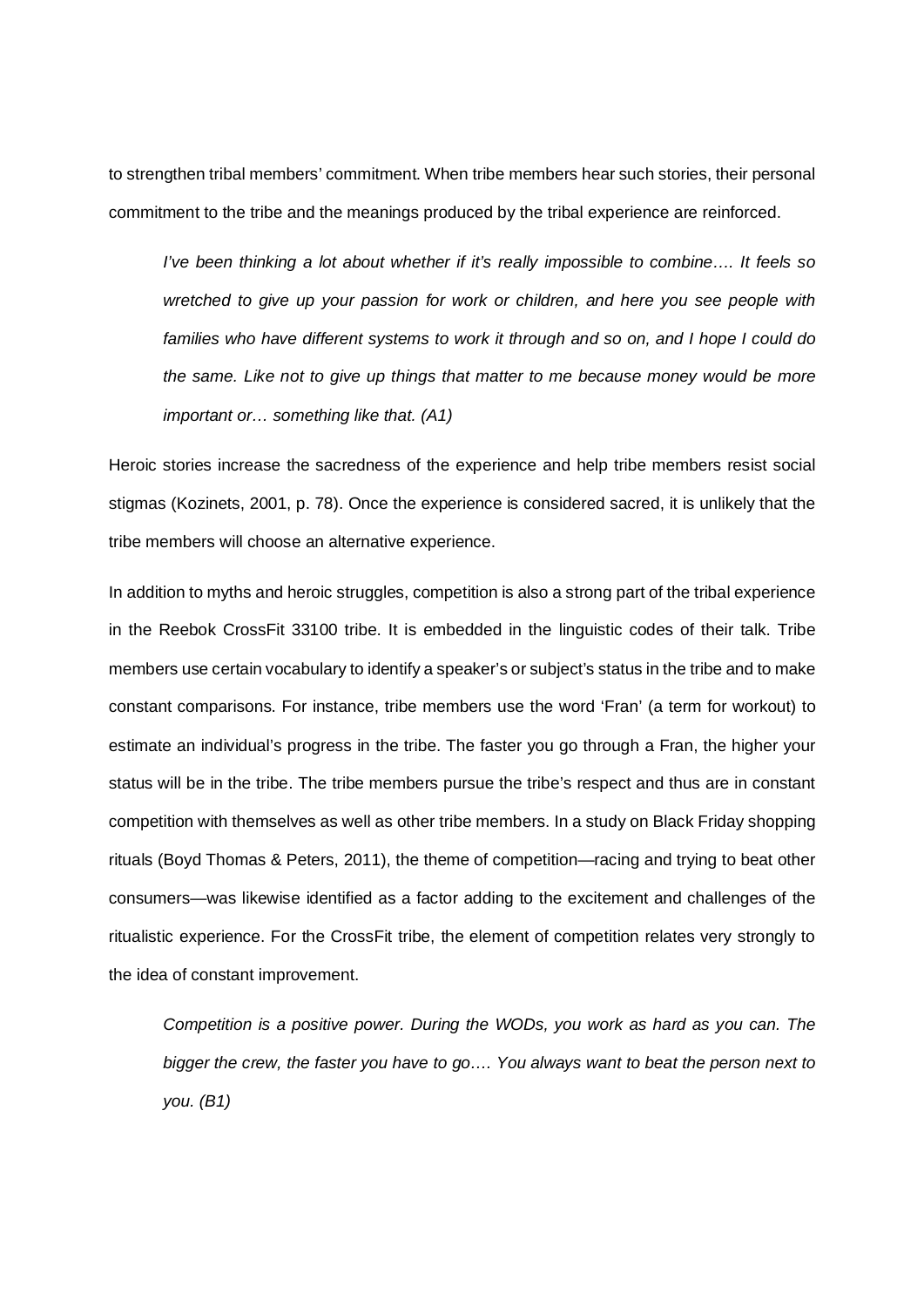### *Nothing is given for free. (C1)*

The element of competition and inner rivalry is coloured with sarcastic humour. When the members are committed, the atmosphere allows tribe members to use contradictory rhetorical devices, such as sarcasm, without arousing conflict. Sarcasm is a means through which tribe members are encouraged and triggered to seek deeper commitment.

*It's like 'do you even lift'. Kinda f\*\*\*\*ing with each other in a constructive way. (B1)*

#### *Physical elements of rituality in the Reebok CrossFit 33100 tribe*

To enact a ritual, a tribe needs a physical or sacred meeting place; these physical spaces offer the tribe a temporary home (Cova & Cova, 2002). The enactment of rituals in these spaces is what makes such places sacred for members (Belk et al., 1989). For the case tribe, the physical meeting place is their gym or, as they prefer to call, 'the box'. Interpretation of tribe members' descriptions of the site reveals that the box is a significant ritual locus. Belk et al. (1989, p. 10) pointed out that practicing ritualistic behaviours in a certain place makes it sanctum. Therefore, through WOD, the box becomes a sacred place for the Reebok CrossFit 33100 tribe. However, the ritual script does not bind the tribe to execute rituals in a certain place or time in this particular tribe. Through information banks, such as crossfit.com, rituals can be transferred outside the box; moreover, the act of performing the ritual in a particular place in itself makes it sanctum.

*The main site has brought me the idea that I can do workouts without any equipment. I broaden the view, like I no longer need the bench to exercise my pecs…. And it has, kinda been lost in the hype that CrossFit gym would be the only place to do CrossFit and so on…. (C1)*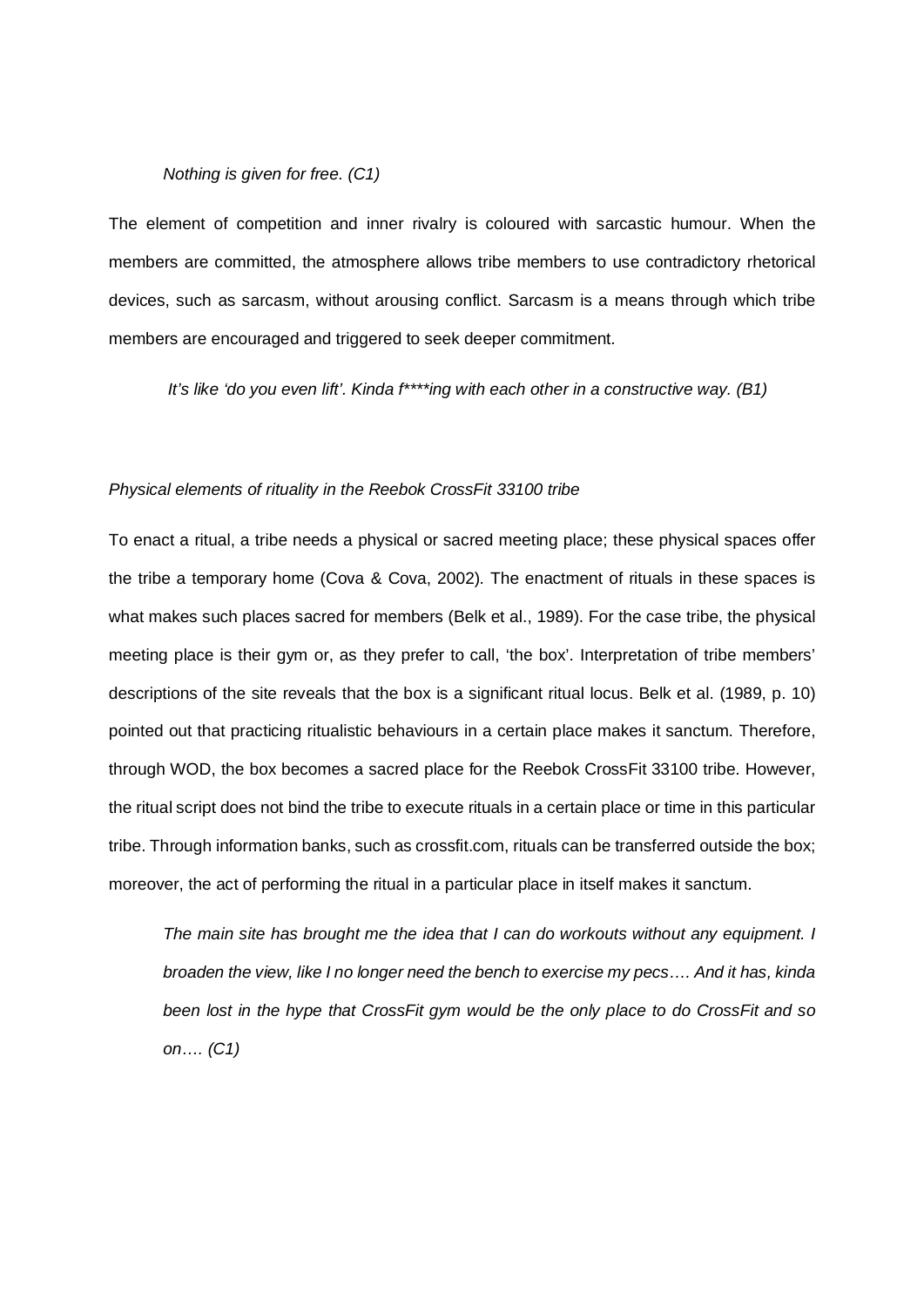As this interviewee's quote illustrates, the tribe members have also learnt that their own bodies can serve as the best instrument for training. In fact, the body plays a significant role in the tribal rituals of CrossFit. Central to the physical aspect of rituality in the case tribe is the notion that tribe members are in constant battle with the limitations of their own bodies. They use other tribe members to urge themselves on and push the boundaries of their physical existence.

#### *The end of progress lies in satisfaction. (C1)*

The constant comparison between 'rounds' of a certain exercise reflects this aspect of competition. Competition as part of the tribe's ritualistic behaviour is a positive, progressive force and an element of ritual care (Belk et al., 1989). It also shows respect for the ritual:

> *When the WOD is on going, nobody will start telling jokes or anything like that; then it is really about the thing … to really go at it with no limits. (A1)*

Hence, during the ritual, the physical and embodied elements of rituality are emphasized as each tribe member concentrates on the physical movement of their body and battles against its limits. It is only after the WOD has ended that the members are able to share their emotions and talk with each other about the experience. Furthermore, the embodied experience of WOD results in self-renewal and a concrete sense of energy:

*It's a good example when people come to train in the morning like 6.30 or 7ish ... everybody is so freakin' tired, you know, they have a zombie-face on ... and then we start warming up together and do the workout, and then you look at their faces when they leave ... they are like, YES! I'M READY for the day at work. So it is incredible what happens in one hour compared to if you had spent the hour making breakfast at home, reading the morning paper; ... the increase in your energy level is something that amazes me every time. (A2)*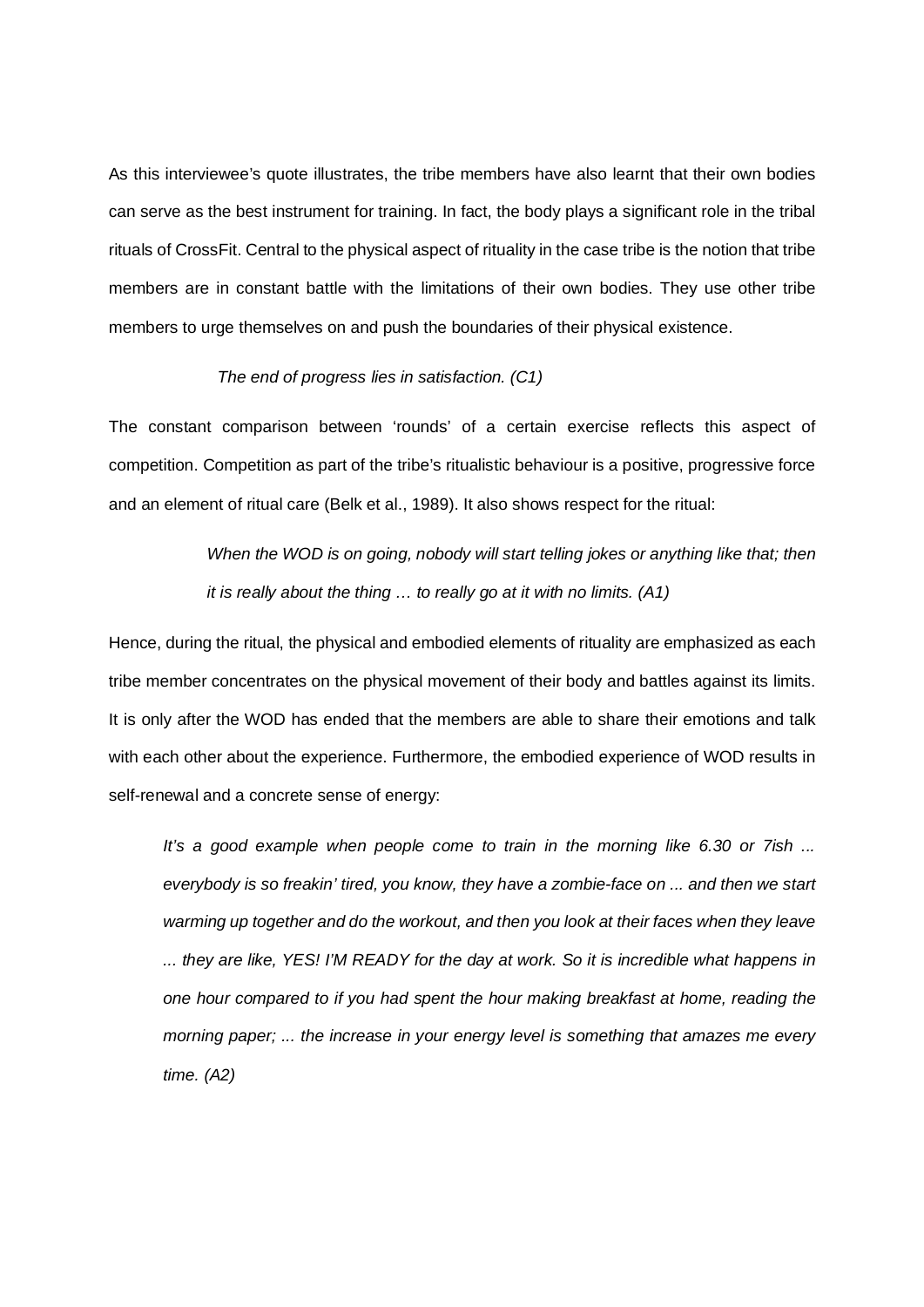Our findings on the significance of the body in the WOD ritual can be compared with those by Pentina and Spears' (2011) in their study of tattooing. The body can be seen as an important object for communicating self-identity. It is perceived as 'a means to achieve various social goals, and convey a meaningful message of values, beliefs and lifestyle' (Pentina & Spears, 2011, p. 75). In their findings, they claim that tattooing can be interpreted as a consumer's search for a permanent identity and control over it (p. 91). Taking control over one's own body through CrossFit can be seen as a similar type of act.

### *Emotional elements of rituality in the Reebok CrossFit 33100 tribe*

Through the WOD ritual, the tribe members also feel a range of emotions, both positive and negative, as they struggle against the profane and compete against the limitations of the body with other tribe members. Hence, the experience of the ritual is at the same time embodied and affective (Valtonen & Närvänen, 2015). Combat against the commonplace is reflected when tribe members refer to home, and especially sitting on the couch, as something mundane and passive that should be avoided:

*I can tell you that it sure feels tough, like, it feels hard at that moment; you feel like staying home and just be like PHhhhh, not to do anything, but afterwards, when you leave the box, you feel so much better EVERY TIME. I never regret leaving home. (C1)*

*Other people keep asking me how I can have the energy and the time, and isn't it so painstaking and time-consuming. I only wonder what those people DO after work…. Like, what are they actually doing when they stay at home? (B1)*

The ritual is about endurance and overcoming obstacles, sometimes through pain. The emotional elements expressed verbally give the tribe members strength to execute the ritual together. Moreover, the second quote above illustrates the boundary between tribe insiders and an outside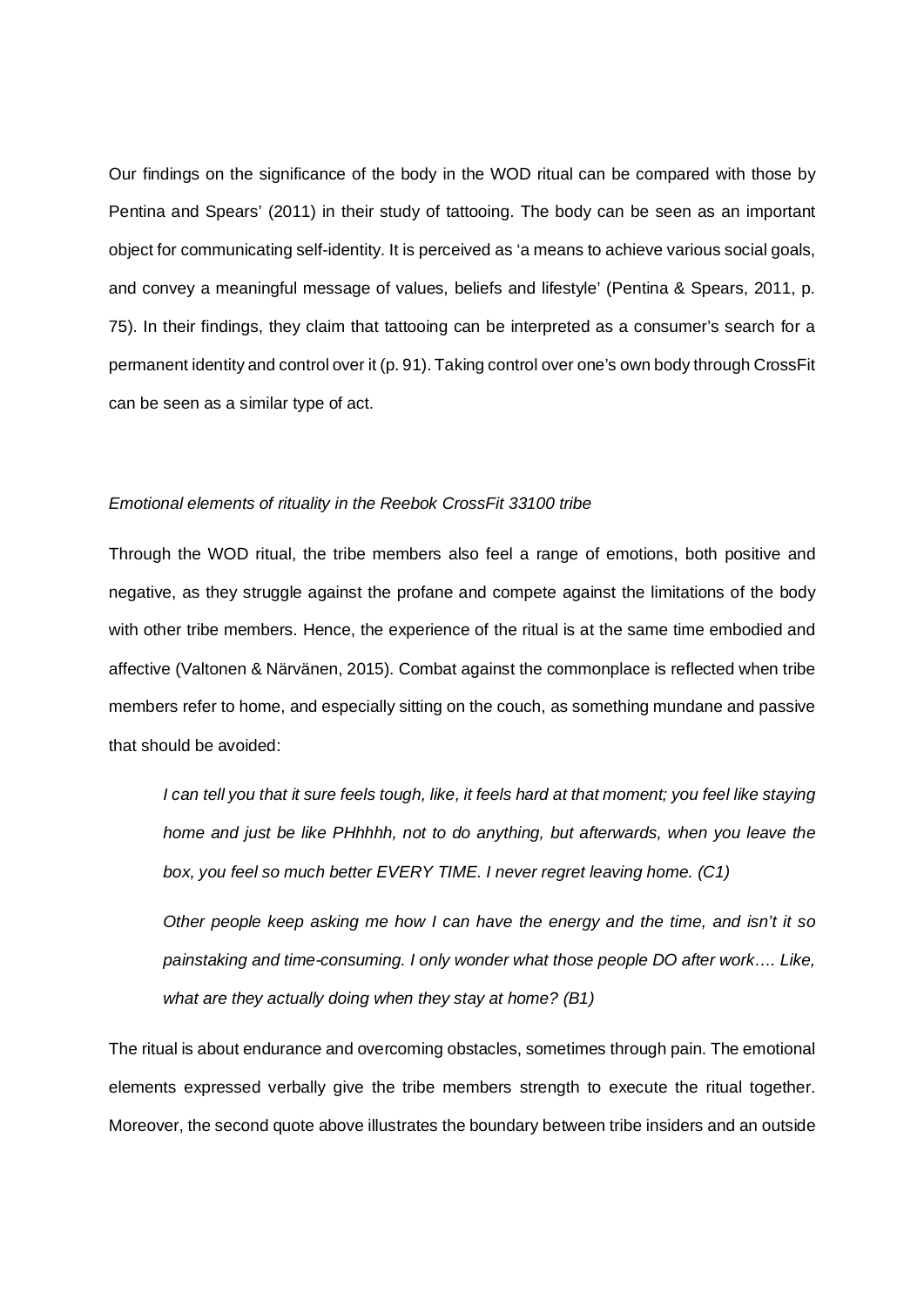world that does not completely understand them. The fact that the WOD ritual is partly incomprehensible to outsiders and hence, partly secret unless you are a tribe member, is seen to testify to the vitality of the community. Maffesoli (1996) called this the 'law of secrecy', a 'protective mechanism with respect to the outside world'. Furthermore, the quotations above reflect a sense of Maffesolian 'elective sociality'; tribe members choose to leave their private homes and join others in an intense physical and social experience of being together (cf. O'Reilly, 2012, p. 343). Those individuals who cannot or do not want to experience the emotions involved in the ritual are cast out of the tribe.

*CrossFitters are more prepared to tolerate discomfort, and they go outside their comfort zone. And those who can't do it kind of automatically fall off. Like, if you prefer easy walks in nature, I wouldn't recommend this to you…. (B2)*

Rituals enforce the communal feeling, *communitas* (Belk et al., 1989, p. 7; Turner, 1969). Communitas manifests itself when individuals temporarily feel as one, with feelings and actions aligned and success collectively celebrated. This is the kernel of the ritual's appeal and meaningfulness. Even though the atmosphere within the case tribe is relaxed, the ritual situation is itself serious. The WOD embodies the ritual characteristics of formality, seriousness and intensity (Rook, 1985, p. 252), and it is consistent and recurring. It is a significant part of tribe's historical continuum. However, the WOD remains a well-kept secret until the moment of execution. This adds an element of surprise to the experience.

As mentioned above, even though the ritual itself is serious and intense, elements of tribal playfulness and humour can be seen in the ritual's execution. In the intensity of the experience lies the seed of the tribal 'linking value' or shared feeling (Cova, 1997). When the execution of ritual is over, the atmosphere bursts with endorphins, making tribe members laugh, play, joke, hug each other and express the communal feeling they've reached together. This feeling,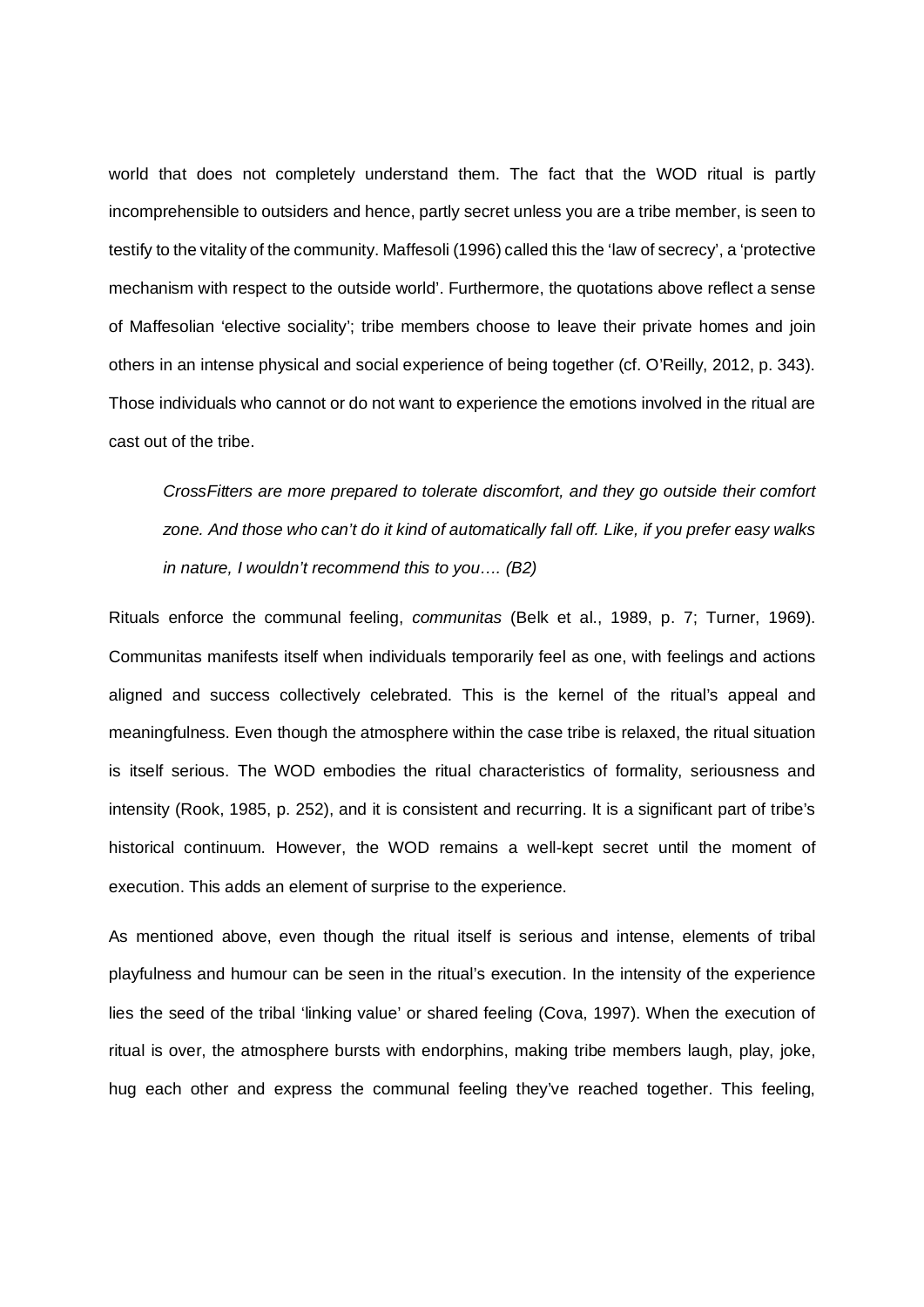however, starts to fade away immediately after climaxing. This is the moment when the transient quality of the tribe almost materializes.

Arnould and Price (1993, p. 39) examined river rafters and found that a feeling of communitas was created by escaping from civilization and connecting with the wild. In our case tribe, the communitas feeling is created through the escape from the everyday, collectively pushing individual boundaries and overcoming daily obstacles. The following notion exemplifies a situation wherein communitas is born.

*The sense of community becomes strongly involved when there's this 3-2-1 go and the workout starts. Then, if it takes, for example, ten minutes, and you have people from different levels, from different stages physically, who have participated in the workout, and the trainer has chosen the weights and reps accordingly and in ten minutes its all over, and then you're a total wreck rolling in a pond of your own sweat, and you glimpse to your side and there's your friend or a total stranger who knows exactly how you feel. I mean then you feel like 'YES!' we've both gone through the same thing. (B2)*

The interviewee describes the experience in very physical and embodied way, such as 'rolling in a pond of your own sweat', for instance. Hewer and Hamilton (2010) have described the bodywork of salsa dance as an important form of shared emotionality and community. However, participating in CrossFit rituals includes not only positive but also negative emotions. While the salsa dancers described their experience in 'impassioned, ardent, beautiful and metaphorical' language (Hewer & Hamilton, 2010, p. 118), the CrossFit tribe members use words denoting extreme physical effort and even pain. The presence of (good) pain in a ritualistic context has also been identified in the case of tattooing (Pentina & Spears, 2011).

Many studies on family rituals and holiday celebrations have emphasized that participation in rituals is reserved for family members and close friends, which helps to sustain those intimate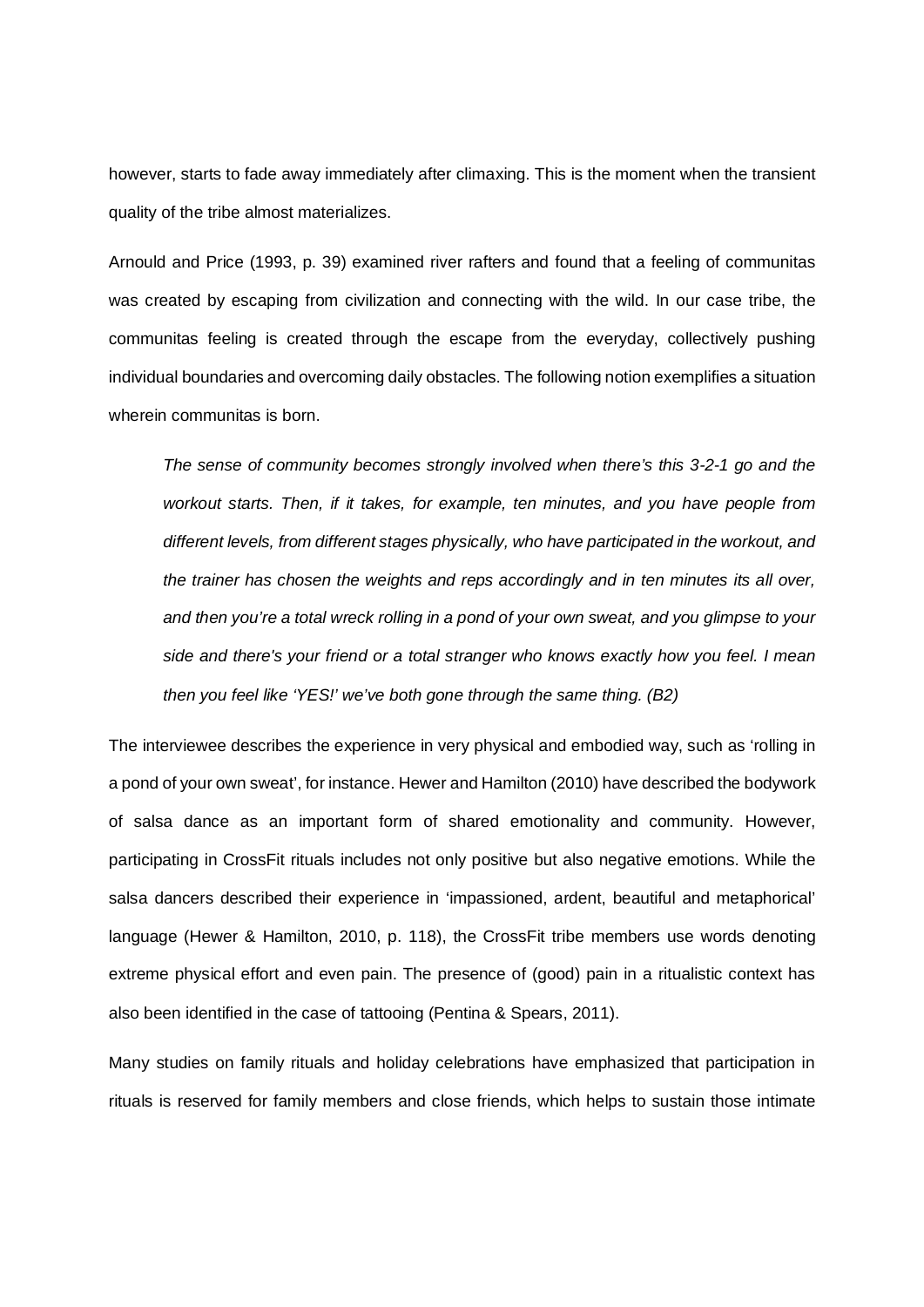relationships (Boyd Thomas & Peters, 2011; Fischer & Arnold, 1990; Wallendorf & Arnould, 1991). Notably, the interviewee does not differentiate between a 'friend' and 'total stranger'. Instead, everybody participating in the ritual feels a sense of belonging with the intense physical experience together.

#### *The shared myth of transformation permeating the tribal experience*

The 'communitas' created through WOD holds the tribe together (cf. Goulding & Shankar, 2011). In their descriptions of the tribal experience, tribe members stated that attending WOD helped them fight daily tiredness and bad moods. In another study of consumption rituals, students engaged in binge drinking to transcend their stressful everyday lives (Wolburg & Treise, 2004). Similarly, the informants in our study felt that Reebok CrossFit 33100's WOD was a transformative experience. For them the ritual had extending healing powers that could dissolve negative feelings and empower tribe members.

*I DO feel, I mean I must say that I do feel somewhat … I guess more powerful when I come here. Somehow I just feel that I know, like even if I would have a sh\*\*\*y day, I mean really sh\*\*\*y day, but when I come here this is the comfort zone, so to speak, that here you know the people pretty well, you know the training method in a way, that you will feel good and you will feel powerful, in a way. Yeah I guess you can truly talk about something empowering. (C1)*

In academia, the essence of tribal literature lies in the concept of 'linking value' (Cova, 1997) or shared feeling. Through our analysis of the key WOD ritual and its linguistic, physical and emotional aspects, we were able to identify the linking value unique to this tribe. As the example above already hints, these particular tribe members are united through a shared myth of transformation that permeates the experience.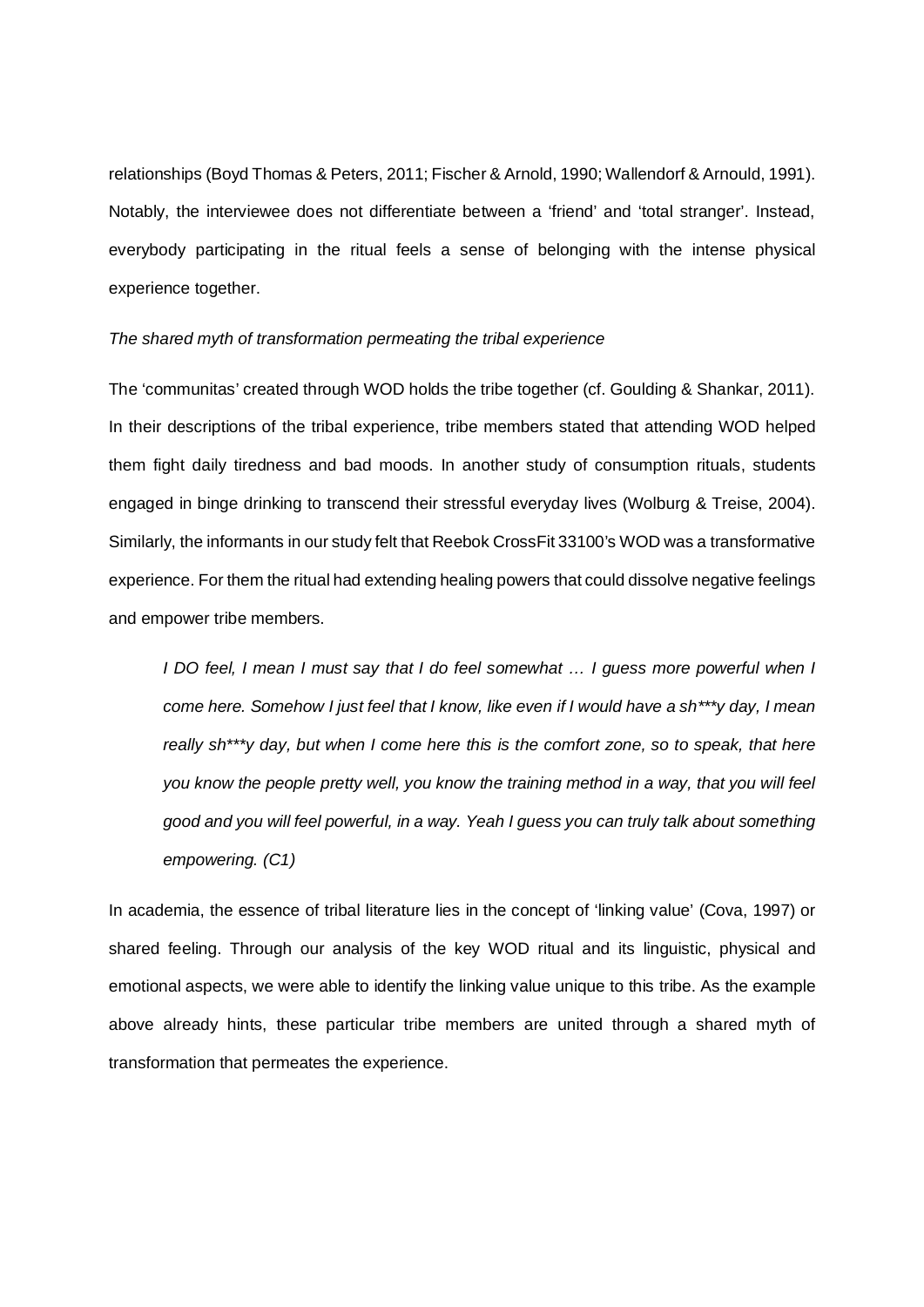Next, we describe this shared myth in further detail. First, members describe how they are able to gain strength and overcome their mundane everyday lives, as well as counteract negative marketplace ideologies, by participating in WOD:

*…I have heard this from many of my female friends that this [CrossFit] is really good for your self-esteem. I mean that you do not have to have any kind of special appearance or conform to any kind of model that people would expect you to fit in, but I argue that here, the way you look on the outside does not make a difference, but what you do and how hard you try. (A1)*

Hence, it seems that participating in the CrossFit tribe at least partly attenuates the pressure to conform to certain appearance and desirability ideals that can motivate participation in branded fitness (Powers & Greenwell, 2016). Trying hard, as CrossFit members see it, makes them stronger. The shared purpose of the tribe is to strive for bodily well-being and a body that is strong and capable. This powerful body gained by participating in the rituals is contrasted with the bodies of those who are not interested in their health and restricted to working in the office and sitting passively all day long. As one informant describes: 'I think it is a certain mind-set that you like to challenge yourself and take your own body to the limits' (C1). However, for tribe members, being part of the tribe is 'more than just training'; it is a sacred experience (B2). Maffesoli (1996) already made the link between religion and emotionality in the tribal experience, which he termed 'the religious model'. Hence, a religious sense of 'reliance' on the sacredness of social relations is involved in the tribe. Rituality is also historically connected to tribal religious ceremonies performed by shamans and healers (Goulding & Shankar, 2011). In Goulding and Shankar's study of clubbing, the sacredness of the experience was described by participants as pseudo-religious and transformative. They also described the DJ's role in clubbing as being central like a leader or shaman. In CrossFit, the group effort seems to be most important. Without the others participating in the same experience at the same time, the ritual would clearly not be as powerful. Also,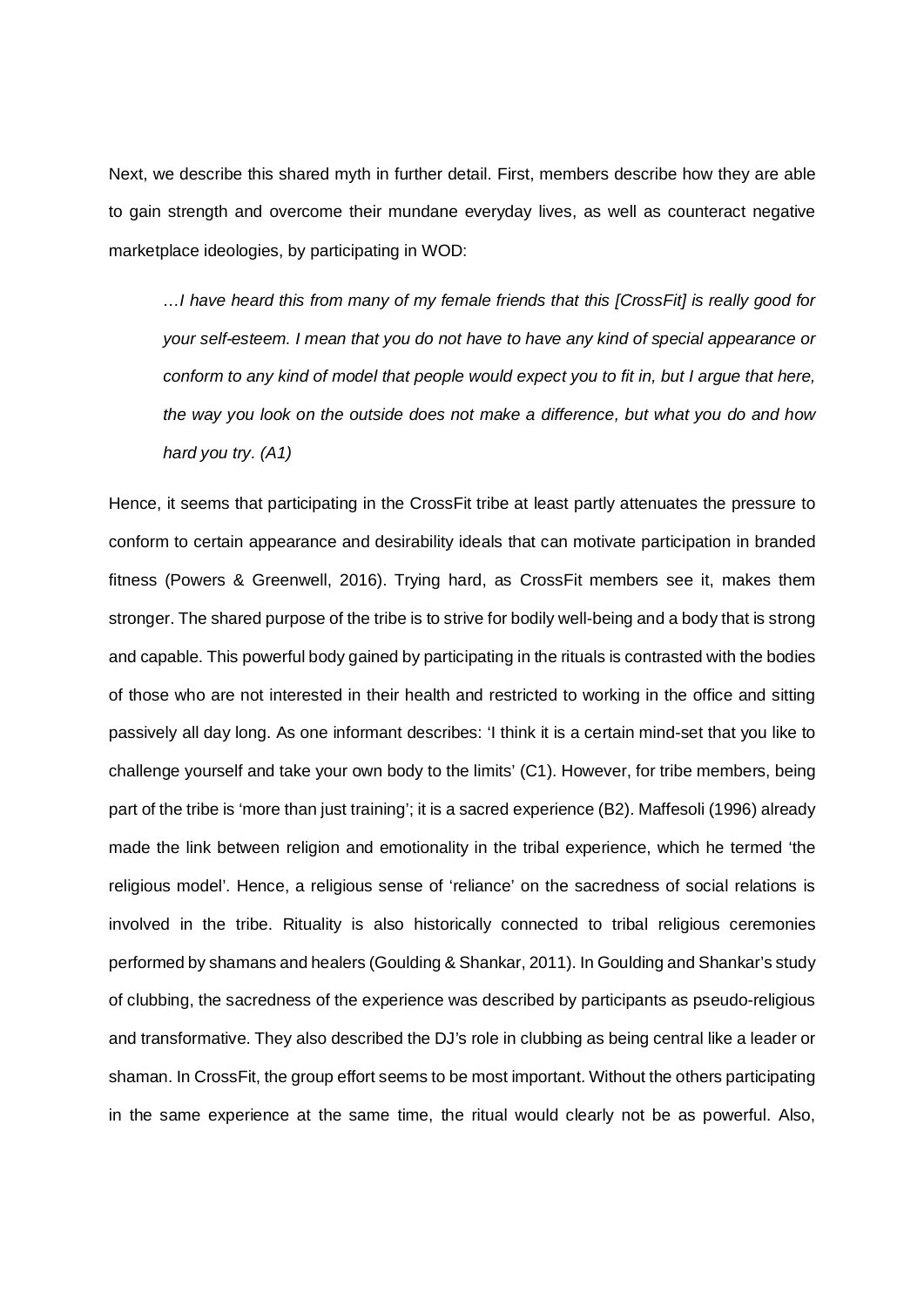comparing our findings to clubbing (Goulding & Shankar 2011), the transformation process is likewise embodied, but while clubbing involves hedonic pleasure, CrossFit is more about taking the body to its limits and even beyond through extreme physical strain.

The concept of shared transformation is apparent in the tribal language, that is, when members use sarcasm and competitive language to emphasize their collective striving for a more powerful self. As one of the informants recounts, 'I think a certain gentle kind of teasing belongs to [CrossFit] somehow; it makes you push harder' (C1). Hence, tribe members discursively create both the member's individual and the tribe's collective transformation.

When describing the ritual behaviour, tribe members express that the box holds the same healing power as WODs do. The box symbolizes the meaning created through ritual behaviour, and by simply entering this sanctum, meaning creation is triggered. Thus, the permeating effect of transformation is also contained in the physical space. However, the physical space is not required to momentarily grasp the shared myth. As mentioned earlier, the ritual script is always retrievable from the Internet. The skills and meanings created through the communal action can be retrieved at any point in time even outside the tribal environment. This means that ritual meanings can be sustained outside communal experiences and built with the support of the online environment, without attachments to the physical environment.

The ritual experience in its entirety is impossible to retrieve once the ritual is over. However, according to Belk et al. (1989, p. 29), consumers try to preserve in numerous ways, for example, by photographing and saving the moments through social media. The case tribe used Facebook to ritually document their experiences through photos and status updates and, specifically, by capturing meaningful moments such as extremely physical WODs, holiday WODs and specific achievements.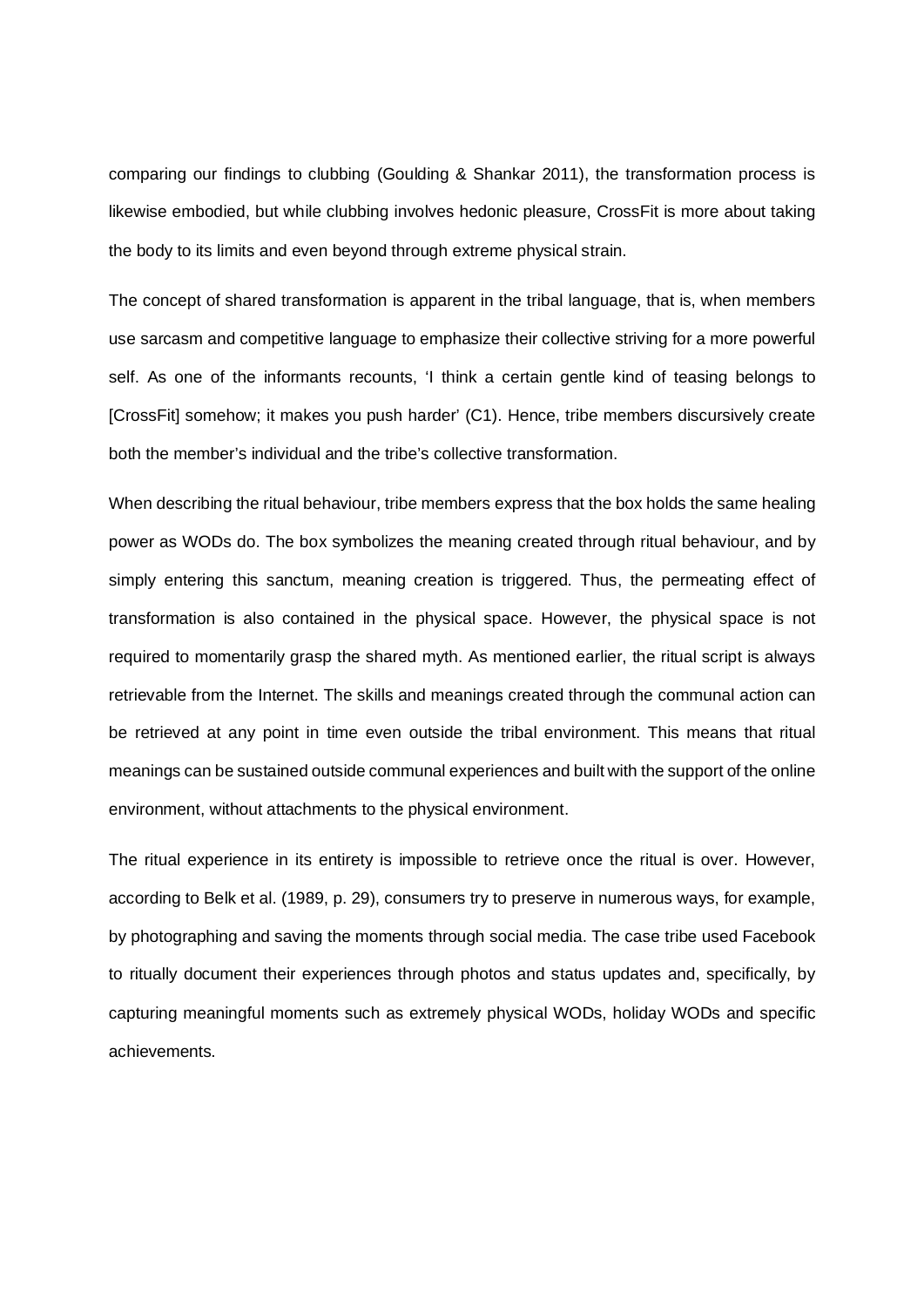*Yo yo! We really gave a ride to clean personal records today. Awesome lifts, inspiration, frustration and tantrums…. A whole range of feelings experienced at the box today—It was a good day. (Status update on Facebook, 17.3.2014)*

Ritually documenting experiences is an appropriate way to build the tribe and maintain the shared myth. The tribe is thus trying to fight a very natural part of the tribal experience: its transiency.

The shared myth of transformation plays a part in tribal consumption. Cova et al. (2007, p. 8) described tribal consumption as a game with rules that tribe members are familiar with. Their stand towards consumption is light-hearted play with symbols such as branded clothes and sports gear. In the case tribe, members feel that commercialization can be seen in the prices of products offered by companies, but see no need to resist them extensively. Quite the contrary, they refer to companies such as Reebok as visionaries that offer products to facilitate tribal rituality. As long as the products relate to the shared feeling of powerfulness, the tribe members accept them. Even though commercial entities do not always intend to participate in fortification of the shared feeling, tribe members bend the meanings of commercial products to correspond to the meanings included in the tribal experience. The key purpose of commercial objects is to facilitate the execution of rituals and build social reality, apart from which members have no significance, per se. Moreover, members themselves decide the extent to which they wish to participate in the commercialization surrounding tribal activities.

The shared feeling and sacredness of the experience acts as means through which the tribe can resist unauthentic commercial offerings in the game it plays with consumption:

*The greedy people that do not see anything but a way of making money … no other motivation. They do not see that they should offer customers good instruction and facilities that work and everything else, because CrossFit is not just about training hard. (B1)*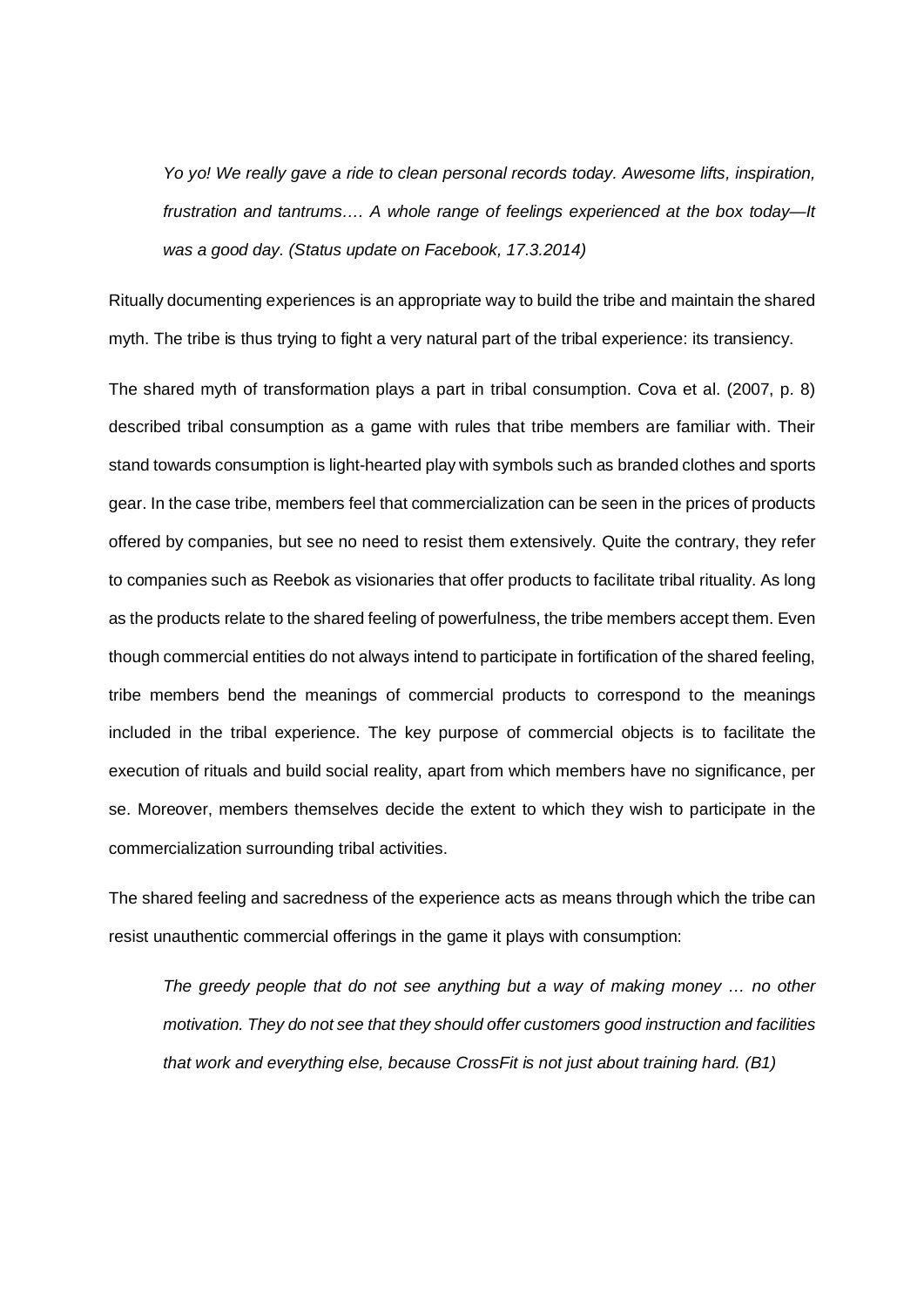The shared myth of transformation exceeds all commitments made to the commercial world. This is indeed in the heart of the tribalism of this particular community. Even if it were stripped of all its commercial elements, the tribe would still cohere and diffuse in the playful way so distinctive to consumer tribes:

*I mean, CrossFit is great, but I believe if we would change the name of our gym to be 'Our Garage Gym' without the crossfit.com it wouldn't change anything; the people would still come even though the name is no longer the same…. It might lure new people, but when they get wind of it, it doesn't matter anymore what it's called. (A2)*

### **DISCUSSION AND CONCLUSION**

This study identified elements of rituality in a consumer tribe. By analysing the key ritual, we were able to observe the intertwined linguistic, physical and emotional elements and identify the shared myth of transformation that permeates the tribal experience in the Reebok CrossFit 33100 tribe. Hence, our findings contribute to the stream of studies focusing on consumption tribes as part of today's marketplace. By combining academic tribal research and emphasizing rituality, this research draws on Maffesoli's essential ideas of the central feeling and sacredness of communality, which were also taken up by O'Reilly (2012, p. 343). In particular, we paid attention to the features of 'the religious model', 'elective sociality' and 'the law of secrecy' (Maffesoli 1996). According to O'Reilly (2012), these features have not been fully explored in marketing and consumer research on tribes.

Overall, the findings add to previous knowledge on tribal rituals by highlighting how they are constructed from three kinds of elements, linguistic, emotional and physical, that work together to create the tribal experience and the shared myth of transformation. In terms of linguistic elements,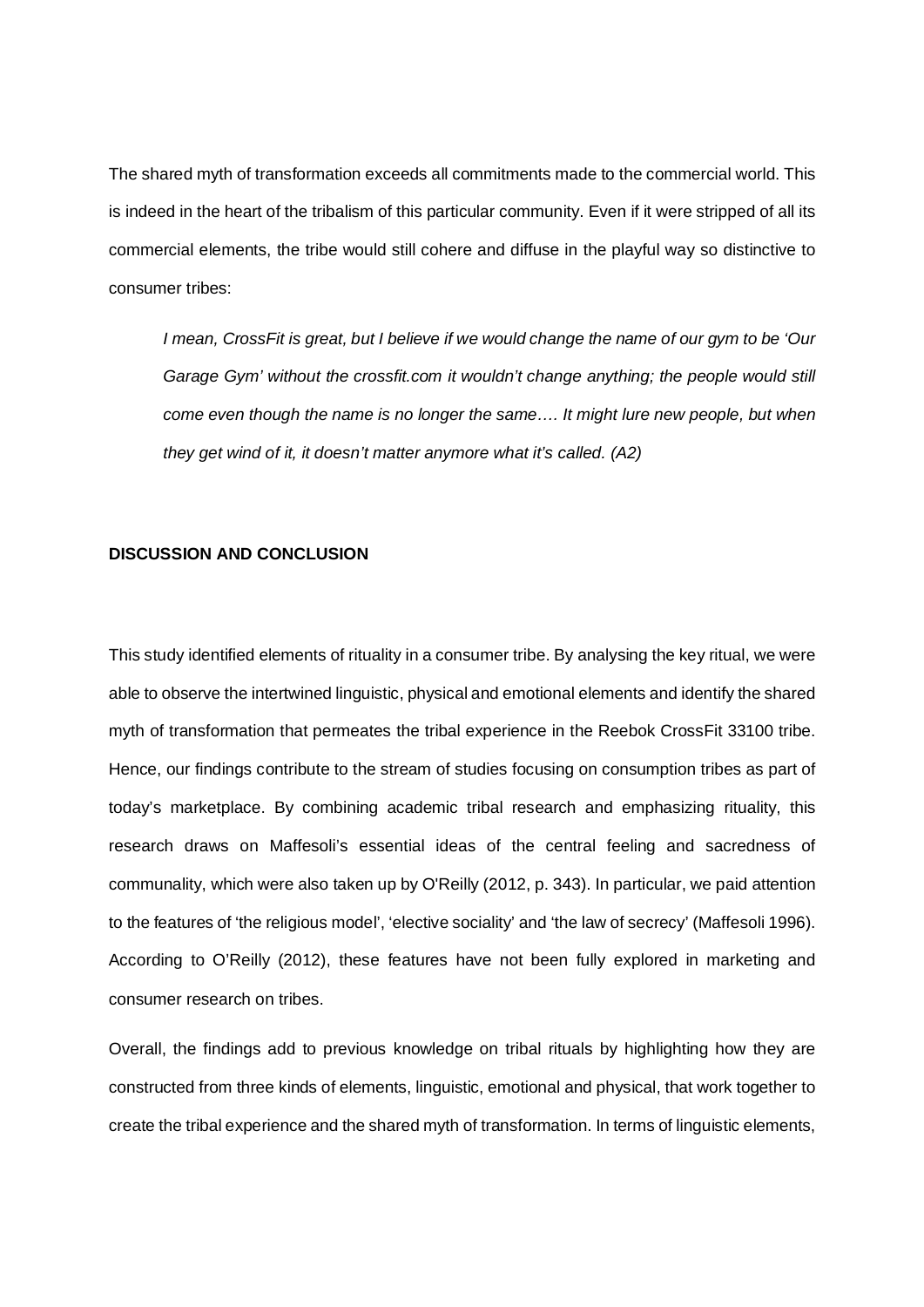our findings largely support earlier research on consumption tribes (e.g. Goulding & Shankar 2011; Schau et al., 2009) by emphasizing the role of ritual language and myths in the tribal experience. Furthermore, we found out that the online site of CrossFit operated as a bank of rituals for each member and tribe to follow and use. Hence, the online site facilitates accessing tribal experiences even outside the gym. Regarding emotional elements, our findings emphasized that the tribal experience is always both embodied and affective (Valtonen & Närvänen, 2015). We showed how the intensity of the physical experience is counterbalanced with humour and sarcasm. Furthermore, we highlighted the emotional aspects of competition and inner rivalry as crucial parts of the tribal experience complementing the focus on communitas and sacredness as evidenced in previous research (Arnould & Price, 1993; Hewer & Hamilton 2010). Finally, regarding the physical elements, we paid special attention to the tribe members' bodies an important ritual locus, in addition to the "box" (i.e. the gym).

In particular, our findings shed light on the embodied and emotional aspects of tribal rituality that have not previously been fully developed in the literature. In their study on salsa dancing, Hewer and Hamilton (2010) argued that the body and bodily interaction take a central stage. Similarly in CrossFit, the body and bodily sensations are important elements. Like salsa dancers, CrossFit tribe members find 'temporary escape from the mundane, relief from the stresses, tensions and contradictions of everyday life' (Hewer & Hamilton, 2010, p. 119). However, our findings have also highlighted other elements necessary to achieve the CrossFit tribal experience: struggling against the limits of the body, competition and even discomfort. Powers and Greenwell (2016) argued that branded sensibilities have thoroughly permeated everyday life through using the body as a medium. However, our informants did not uniformly act as brand promoters for Reebok, but instead expressed a playful attitude toward Reebok and other related brands and commercial entities around their tribe. Even if the brand of CrossFit was important to them, being a member of the tribe was the primary motivator.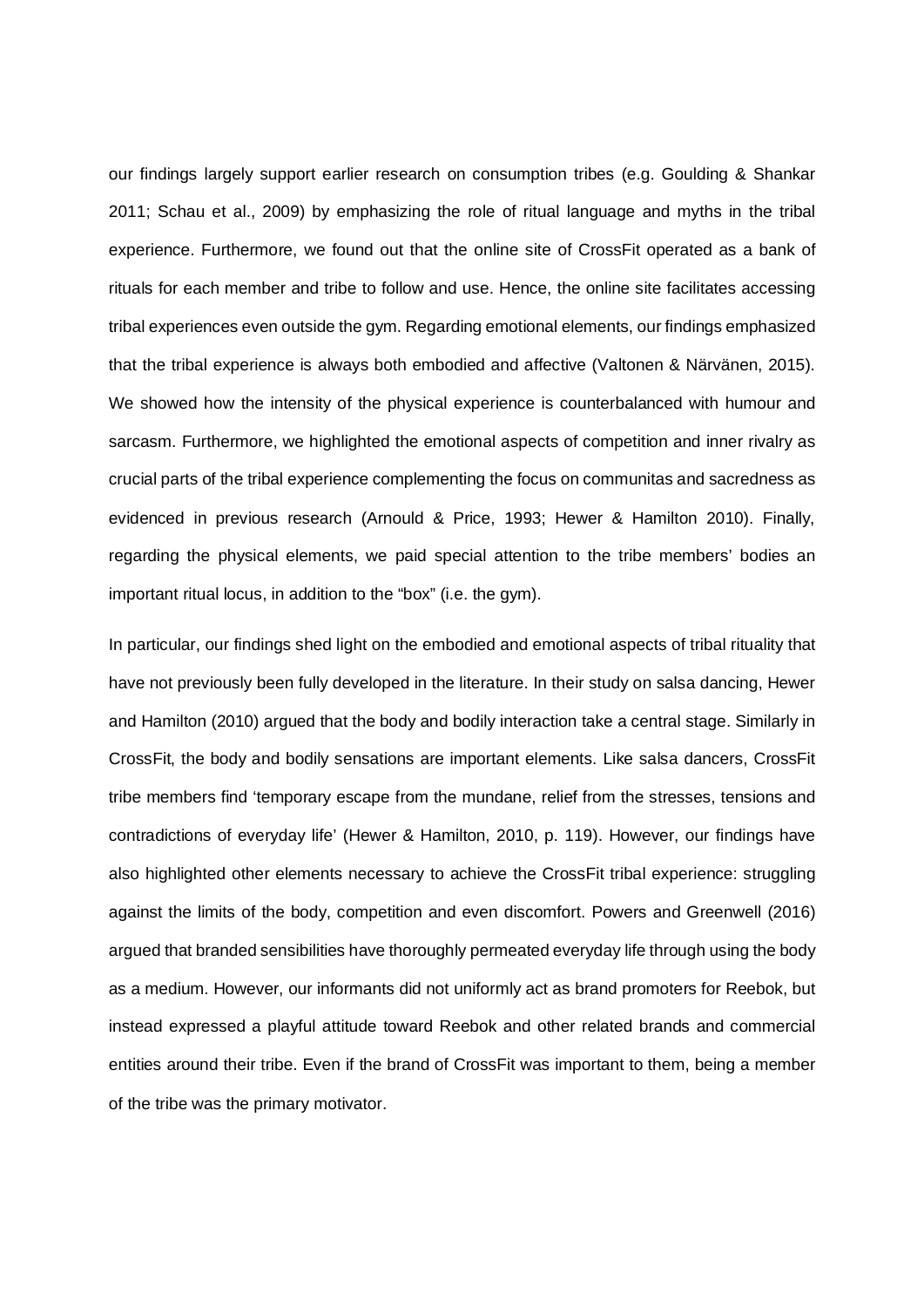Staying fit is an important motivation in consumers' everyday lives. The fitness industry is generating significant revenues and fitness club memberships are growing, for instance in Europe by 4.4 per cent in 2016 (Sky.ry, 2017). Furthermore, there is pressure from low-cost gyms. Companies in the fitness industry need to look for new competitive advantages, and branded fitness such as CrossFit has become successful in this pursuit. However, according to our study, participating in tribal rituals and being part of a community is more important for CrossFit consumers than the brand itself. Hence, for companies in the fitness industry, understanding the elements of rituality from the tribe members' viewpoint is important. By identifying the shared myth, companies can tailor their offerings and interaction with the tribe to reinforce it. For any company that is involved in tribal consumption, it is important to perceive customers as active tribe members involved in developing their own tribal experiences and rituals rather than as passive targets of marketing efforts.

Finally, although the significance of rituality has previously been acknowledged, more profound examination is still needed. Thus, future researchers should conduct more in-depth analysis of rituality in different consumption tribes to determine whether the three kinds of elements identified here equally apply. While the technology-inspired level of interaction between consumers on social media and the CrossFit site is an important part of the CrossFit phenomenon, this study did not focus on it in detail. Future research could more fully explore how tribal rituals are represented, maintained and developed online.

In addition, the corporeal and material nature of tribal rituality could be explored further by using different kinds of theoretical frames and methodological tools. Recent research in the area of physical cultural studies could be very useful in this pursuit. These transdisciplinary studies share an interest in the sites, forms and expressions of physical culture and their organization, specifically in relation to social power (Silk, Andrews, & Thorpe, 2017). In addition, drawing from body studies, feminism and gender studies, as well as cultural studies, focus on the practices and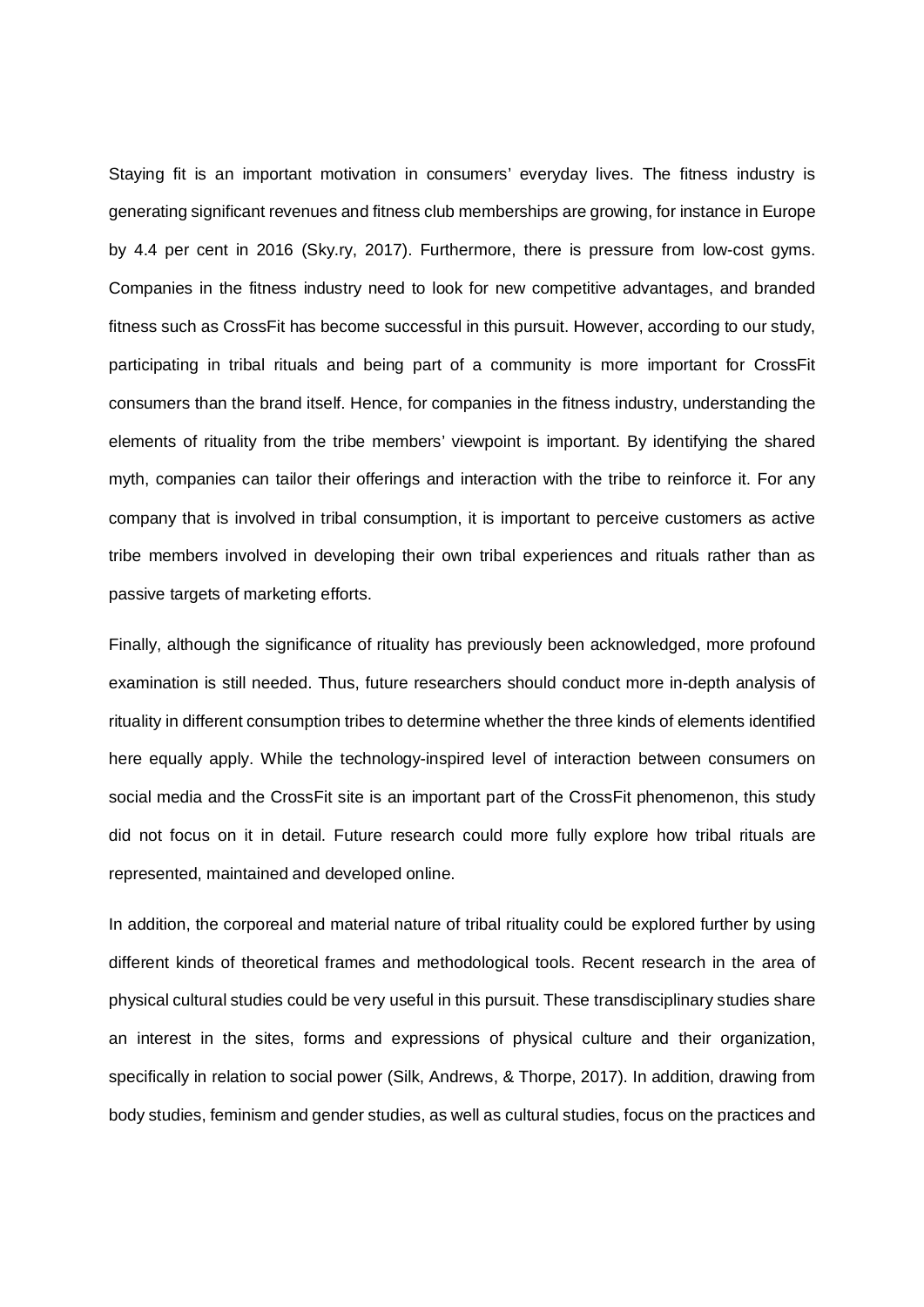processes of embodiment and the body as an affecting and affective material entity could also enrich the marketing and consumer research perspective (see e.g. Valtonen, 2013; Valtonen & Närvänen, 2015).

# REFERENCES

- Arnould, E.J. & Price, L.L. (1993). River magic: extraordinary experience and the extended service encounter. *Journal of Consumer Research*, *20*, 24–45. doi: https://doi.org/10.1086/209331
- Arnould, E.J. & Thompson, C.J. (2005). Consumer culture theory (CCT): twenty years of research. *Journal of Consumer Research, 31*, 868–882. doi: https://doi.org/10.1086/426626
- Belk, R.W. & Costa, J.A. (1998). The mountain man myth: a contemporary consuming fantasy. *Journal of Consumer Research*, *25*, 218–240. doi: https://doi.org/10.1086/209536
- Belk, R.W., Wallendorf, M, & Sherry Jr, JF. (1989). The sacred and the profane in consumer behavior: theodicy on the odyssey. *Journal of Consumer Research, 16,* 1–38. doi: https://doi.org/10.1086/209191

Bennett A. (1999). Subcultures or neo-tribes? Rethinking the relationship between youth, style and musical taste. *Sociology*, *33*, 599–617. doi: https://doi.org/10.1177/S0038038599000371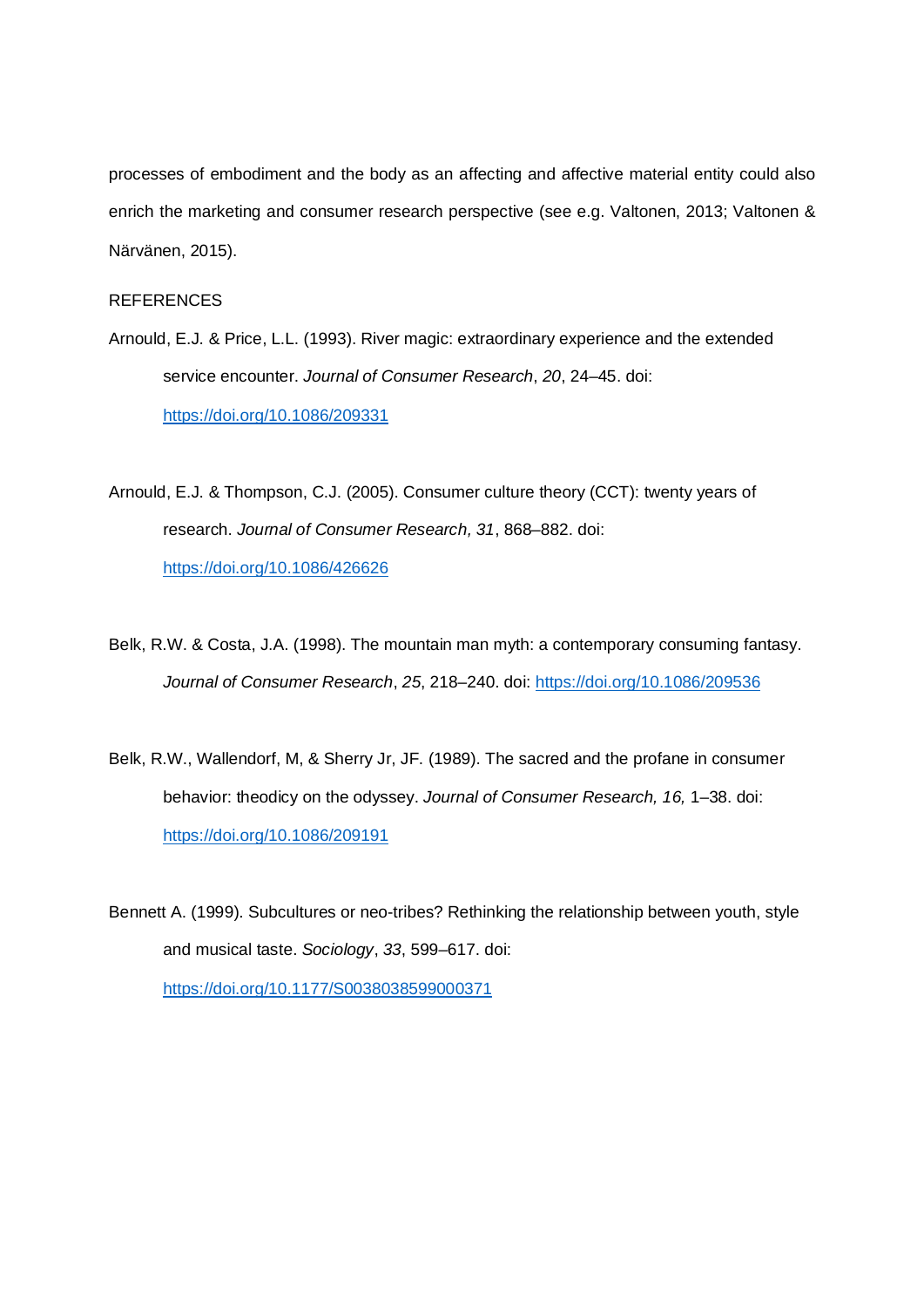- Boyd Thomas, J. & Peters, C. (2011). An exploratory investigation of Black Friday consumption rituals. *International Journal of Retail & Distribution Management, 39*, 522–537. doi: 10.1108/09590551111144905
- Celsi, R. L., Rose, R. L., & Leigh, T. W. (1993). An exploration of high-risk leisure consumption through skydiving. *Journal of Consumer Research, 20*, 1-23. doi: https://doi.org/10.1086/209330
- Cooper, S., McLoughlin, D. & Keating, A. (2005). Individual and neo-tribal consumption: tales from the Simpsons of Springfield. *Journal of Consumer Behaviour, 4*, 330–344. doi: 10.1002/cb.17
- Cova B. (1997). Community and consumption towards a definition of the "linking value" of product or services. *European Journal of Marketing,* 31, 297–316. doi: http://dx.doi.org/10.1108/03090569710162380
- Cova, B. & Cova, V. (2002). Tribal marketing: the tribalisation of society and its impact on the conduct of marketing. *European Journal of Marketing, 36*, 595–620. doi: http://dx.doi.org/10.1108/03090560210423023
- Cova, B. & Dalli D. (2009). The linking value in experiental marketing: acknowledging the role of working consumer, in Maclaran, P., Saren, M., Stern, B. & Tadajewski, M. (Eds.). *The SAGE Handbook of Marketing Theory*, (476–493), London: Sage.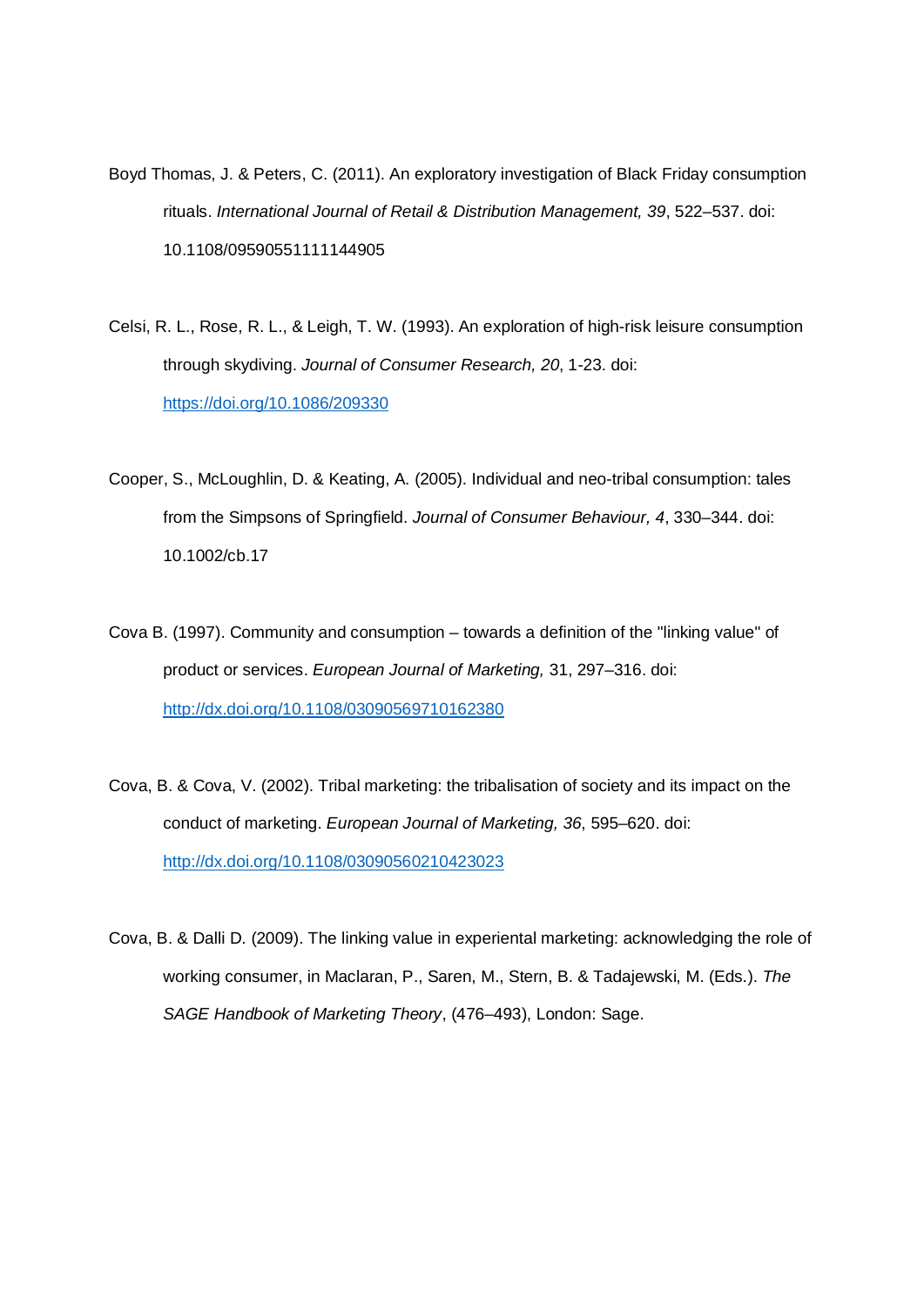- Cova, B. Kozinets, R.V. & Shankar, A. (2007). Tribes, Inc.: the new world of tribalism, in B.Cova, R.V. Kozinets & A. Shankar (Eds.) *Consumer Tribes,* (3-26). Oxford: Butterworth-Heinemann.
- Cova, B. & Pace S. (2006). Brand community of convenience products: new forms of customer empowerment-the case "My Nutella The Community". *European Journal of Marketing 40*, 1087–1105. doi: 10.1108/03090560610681023
- Sky.ry (2017, April 11). Europeactive and Deloitte publish European Health and Fitness Market Report 2017. Retrieved from: http://sky-ry.fi/europeactive-and-deloitte-publish-europeanhealth-fitness-market-report-2017/
- Firat, A.F. & Venkatesh, A. (1995). Liberatory postmodernism and the reenchanment of consumption. *Journal of Consumer Research*, *22*, 239–267. doi: https://doi.org/10.1086/209448
- Fischer, E. & Arnold, S.J. (1990). More than a labor of love: gender roles and Christmas gift shopping. *Journal of Consumer Research, 17*, 333–345. doi: https://doi.org/10.1086/208561
- Fitchett, J. & Caruana, R. (2015). Exploring the role of discourse in marketing and consumer research. *Journal of Consumer Behaviour, 14*, 1–12. doi: 10.1002/cb.1497
- Gainer, B. (1995). Ritual and relationships: interpersonal influences on shared consumption. *Journal of Business Research, 32*, 253–260. doi: https://doi.org/10.1016/0148- 2963(94)00050-O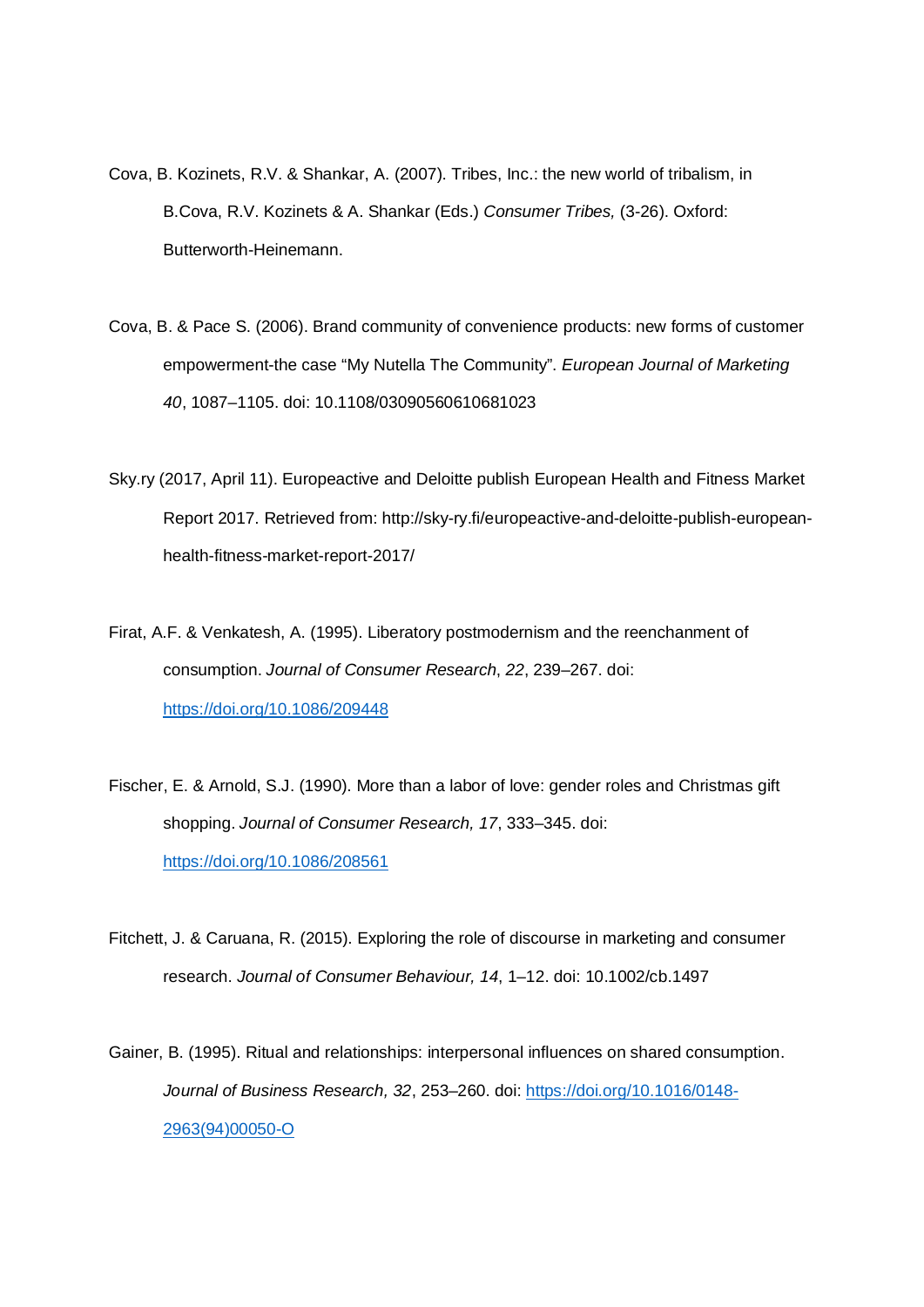- Goulding, C., & Shankar, A. (2011). Club culture, neotribalism and ritualised behaviour. *Annals of Tourism Research, 38*, 1435-1453. doi: https://doi.org/10.1016/j.annals.2011.03.013
- Goulding, C., Shankar, A. & Canniford, R. (2013). Learning to be tribal: facilitating the formation of consumer tribes. *European Journal of Marketing, 47*, 813–832. doi: 10.1108/03090561311306886
- Goulding, C. Shankar, A. & Elliott, R. (2002). Working weeks, rave weekends: identity fragmentation and the emergence of new communities. *Consumption, Markets and Culture, 5*, 261–284. doi: http://dx.doi.org/10.1080/1025386022000001406
- Greenacre, L., Freeman, L. & Donald, M. (2013). Contrasting social network and tribal theories: an applied perspective. *Journal of Business Research, 66*, 948–954. doi: http://doi.org/10.1016/j.jbusres.2011.12.015
- Hamilton, K. & Hewer, P. (2010). Tribal mattering spaces: social-networking sites, celebrity affiliations, and tribal innovations. *Journal of Marketing Management*, *26*, 271–289. doi: http://dx.doi.org/10.1080/02672571003679894
- Harwood, T. & Garry, T. (2009). Infiltrating an e-tribe: marketing within the Machinima [computerised games] community. Journal of Customer Behaviour, 8, 67-83. doi: https://doi.org/10.1362/147539209X414399
- Hewer, P. & Hamilton, K. (2010). On emotions and salsa: some thoughts on dancing to rethink consumers. *Journal of Consumer Behaviour*, *9*, 113–125. doi: 10.1002/cb.308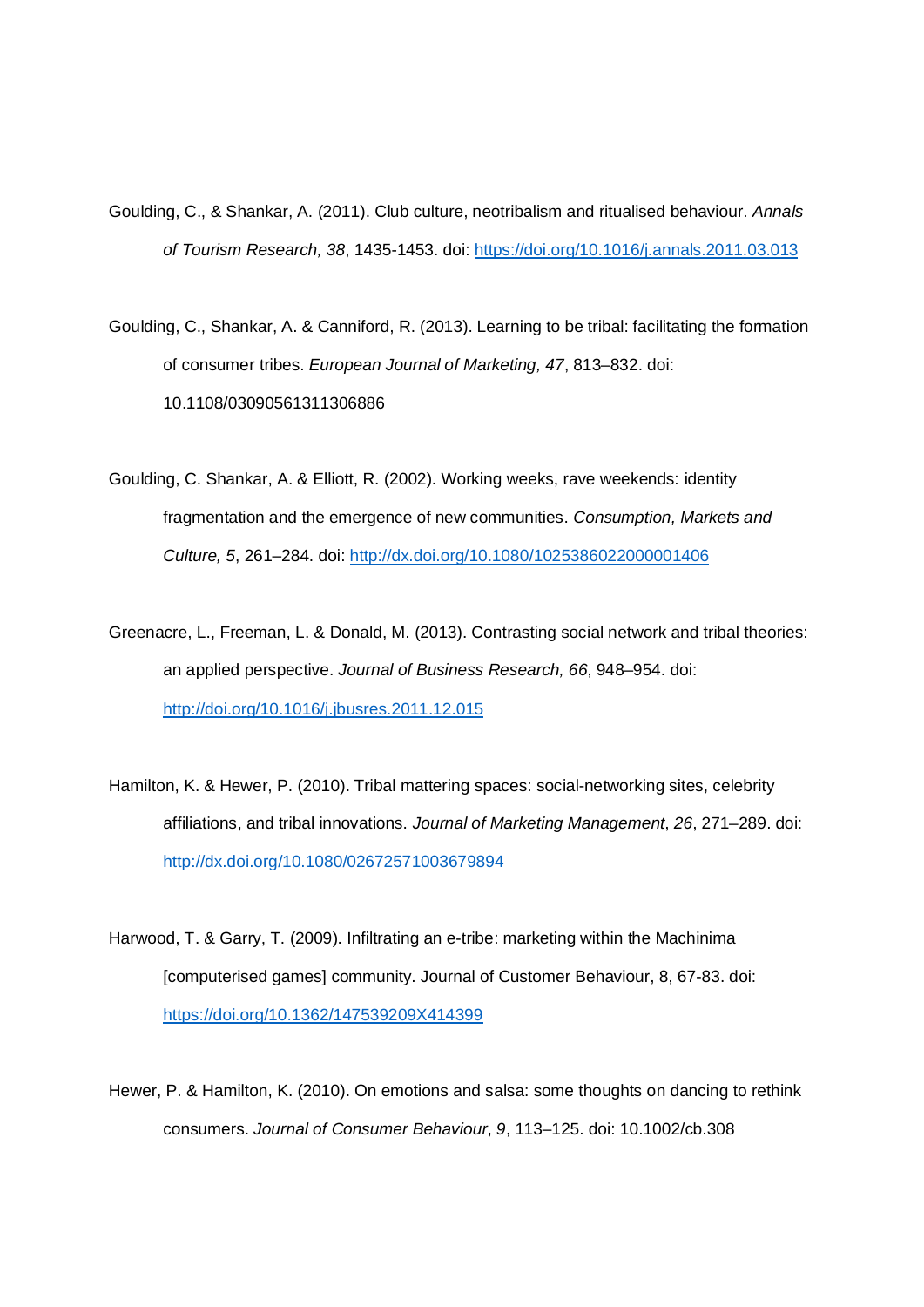Kozinets, R.V. (2001). Utopian enterprise: articulating the meaning of star trek's culture of consumption. *Journal of Consumer Research, 28*, 67–88. doi: https://doi.org/10.1086/321948

Kozinets, R.V. (2010). *Netnography. Doing Ethnographic Research Online*. London: Sage.

- Maffesoli, M. (1996). *The Time of Tribes: The Decline of Individualism in Mass Society*. London: Sage.
- McCracken, G. (1986). Culture and consumption: a theoretical account of the structure and movement of the cultural meaning of consumer goods. J*ournal of Consumer Research, 13*, 71–84. doi: https://doi.org/10.1086/209048
- Moisander, J. & Valtonen, A. (2006). *Qualitative Marketing Research. A Cultural Approach*. London: Sage.
- Moutinho, L., Dionisio, P. & Leal C. (2007). Surf tribal behaviour: a sports marketing application. *Marketing Intelligence & Planning, 25*, 668–690. doi: http://dx.doi.org/10.1108/02634500710834160
- Muñiz, Jr, A.M. & O'Guinn, T.C. (2001). Brand community. *Journal of Consumer Research 27*, 412–432. doi: https://doi.org/10.1086/319618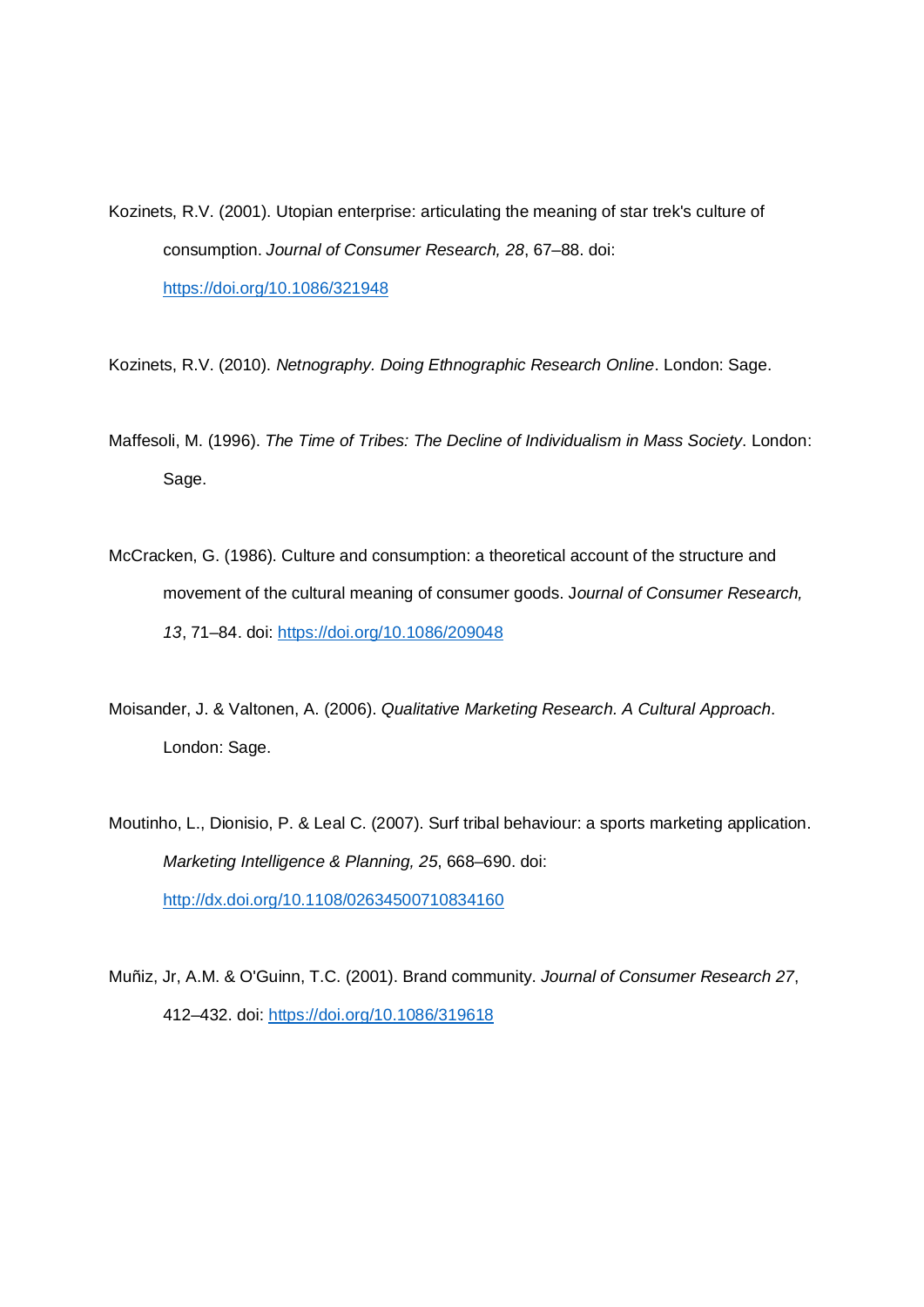- Muñiz, Jr, A.M. & Schau, H.J. (2005). Religiosity in the abandoned Apple Newton brand community. *Journal of Consumer Research 31*, 737–747. doi: https://doi.org/10.1086/426607
- Närvänen, E., Gummesson, E. & Kuusela, H. (2014). The collective consumption network. *Managing Service Quality, 24*, 545–564. doi: http://dx.doi.org/10.1108/MSQ-08-2013- 0159
- Närvänen, E., Kartastenpää, E. & Kuusela, H. (2013). Online lifestyle consumption community dynamics: a practice-based analysis. *Journal of Consumer Behaviour, 12*, 358–369. doi: 10.1002/cb.1433
- O'Reilly, D. (2012). Maffesoli and consumer tribes: developing the theoretical links. *Marketing Theory, 12*, 341–347. doi: https://doi.org/10.1177/1470593112451801
- Otnes, C.C. & Lowrey, T.M. (Eds.). (2004). *Contemporary Consumption Rituals: A Research Anthology.* New Jersey (NY): Taylor & Francis.
- Pentina, I., & Spears, N. (2011). Reasons behind body art adoption: what motivates young adults to acquire tattoos?. *Journal of Customer Behaviour, 10*, 73-94. doi: https://doi.org/10.1362/147539211X570528

Powers, D. & Greenwell, D.M. (2016). Branded fitness: Exercise and promotional culture. *Journal of Consumer Culture* (online first), doi: https://doi.org/10.1177/1469540515623606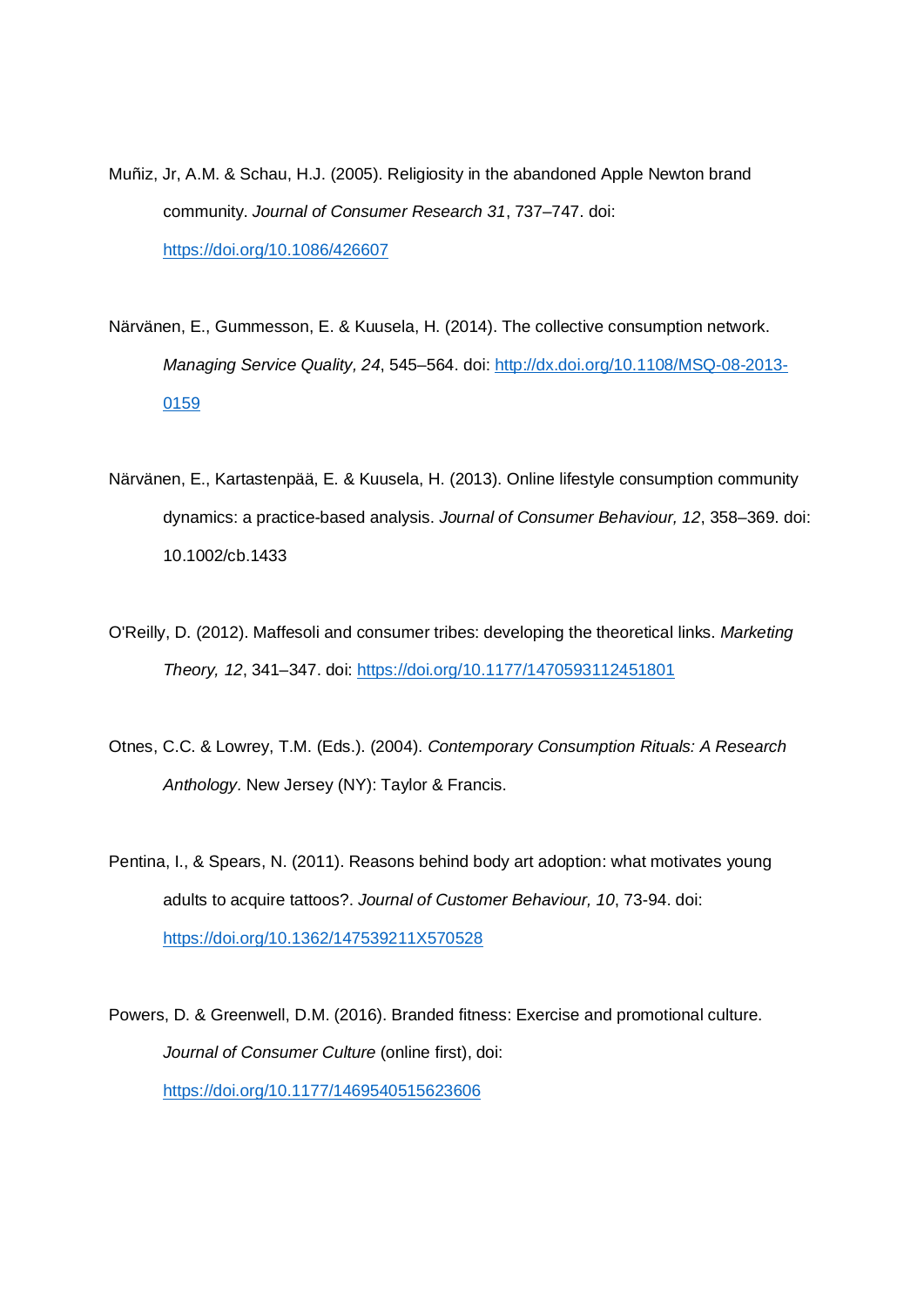Rook, D.W. (1985). The ritual dimension of consumer behavior. *The Journal of Consumer Research, 12*, 251–264. doi: https://doi.org/10.1086/208514

- Rosenbaum, M.S. (2013). Maintaining the trail: Collective action in a serious-leisure community. *Journal of Contemporary Ethnography, 42*, 639–667. doi: https://doi.org/10.1177/0891241613483560
- Ryan, C., McLoughlin, D. & Keating, A. (2006). Tribespotting: a semiotic analysis of the role of consumption in the tribes of trainspotting. *Journal of Consumer Behaviour, 5*, 431–441. doi: 10.1002/cb.191
- Schau, H.J., Muñiz, Jr, A.M. & Arnould, E.J. (2009). How brand community practices create value. *Journal of Marketing 73*, 30–51. doi: http://dx.doi.org/10.1509/jmkg.73.5.30
- Schouten, J.W. & McAlexander, J.H. (1995). Subcultures of consumption: An ethnography of the new bikers. *Journal of Consumer Research, 22*, 43–61. doi: https://doi.org/10.1086/209434
- Sherry, J.F. & Kozinets, R.V. (2007). Comedy of the commons: Nomadic spirituality and the Burning Man festival. In R. W. Belk & J. F. Sherry (Eds.) *Consumer Culture Theory (Research in Consumer Behavior, Volume 11.)* (119-147). London: Emerald.
- Silk, M. L., Andrews, D. L., & Holly Thorpe, D. (Eds.). (2017). *Routledge Handbook of Physical Cultural Studies*. Abingdon, Oxon: Routledge.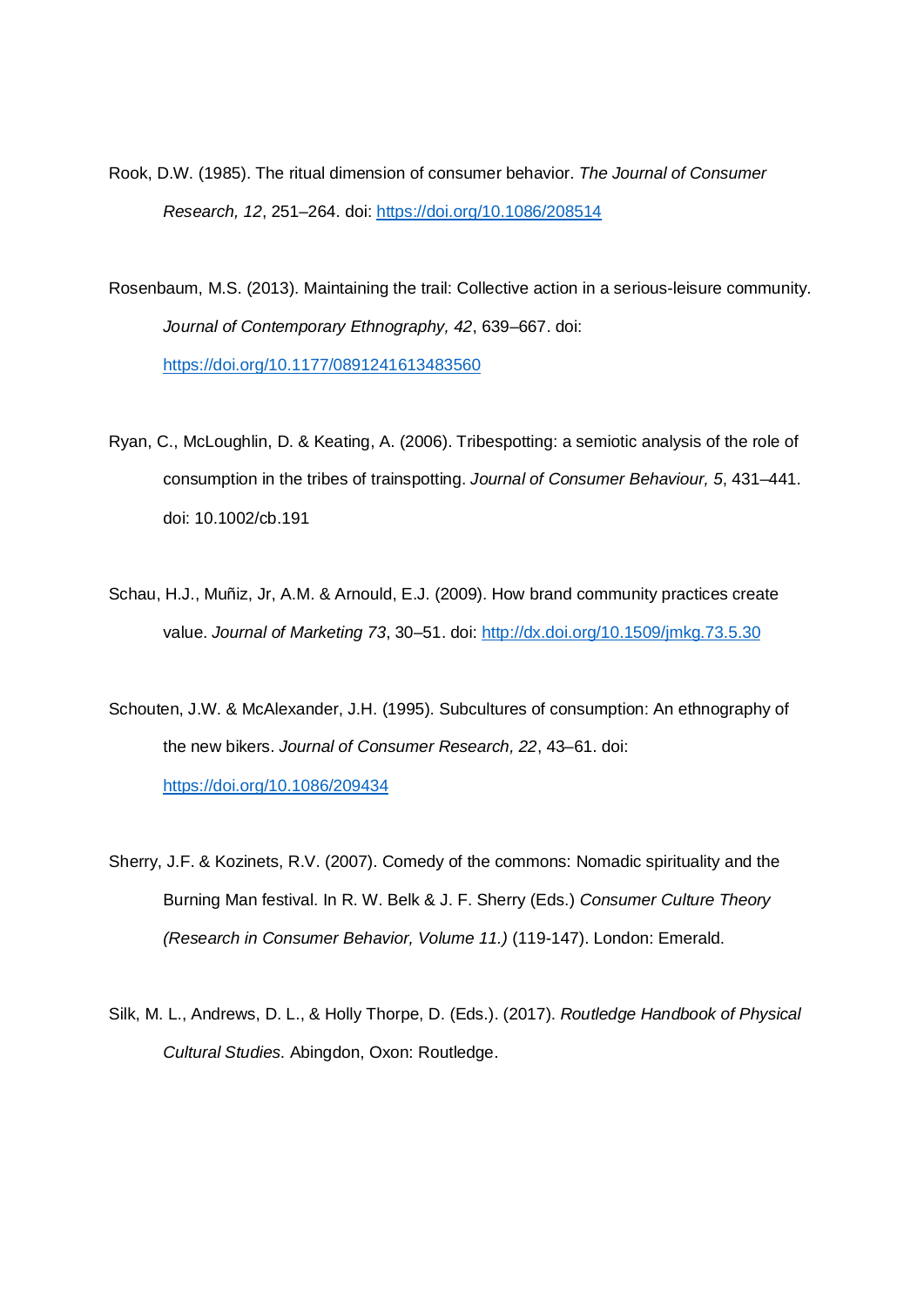- Sitz L. (2008). Beyond semiotics and hermeneutics: discourse analysis as a way to interpret consumers' discourses and experiences. *Qualitative Market Research: An International Journal, 11*, 177–191. doi: 10.1108/13522750810864431
- Thomas, T.C., Price, L.L. & Schau, H. J. (2013). When differences unite: Resource dependence in heterogeneous consumption communities. *Journal of Consumer Research, 39*, 1010– 1033. doi: https://doi.org/10.1086/666616
- Thompson, C.J. (2004). Marketplace mythology and discourse of power. *Journal of Consumer Research, 31*, 162–180. doi: https://doi.org/10.1086/383432

Turner, V.W. (1969). *The Ritual Process*. Chicago (IL): Aldine.

Valtonen, A. (2013). "Height matters: practicing consumer agency, gender, and body politics." *Consumption Markets & Culture*, *16*, 196-221. doi: http://dx.doi.org/10.1080/10253866.2012.662831

Valtonen, A., & Närvänen, E. (2015). "Gendered reading of the body in the bed." *Journal of Marketing Management*, *31*, 1583-1601. doi: http://dx.doi.org/10.1080/0267257X.2015.1061038

Wallendorf, M. & Arnould, E.J. (1991). "We gather together": consumption rituals of Thanksgiving Day. *Journal of Consumer Research, 18*, 13–31. doi: https://doi.org/10.1086/209237